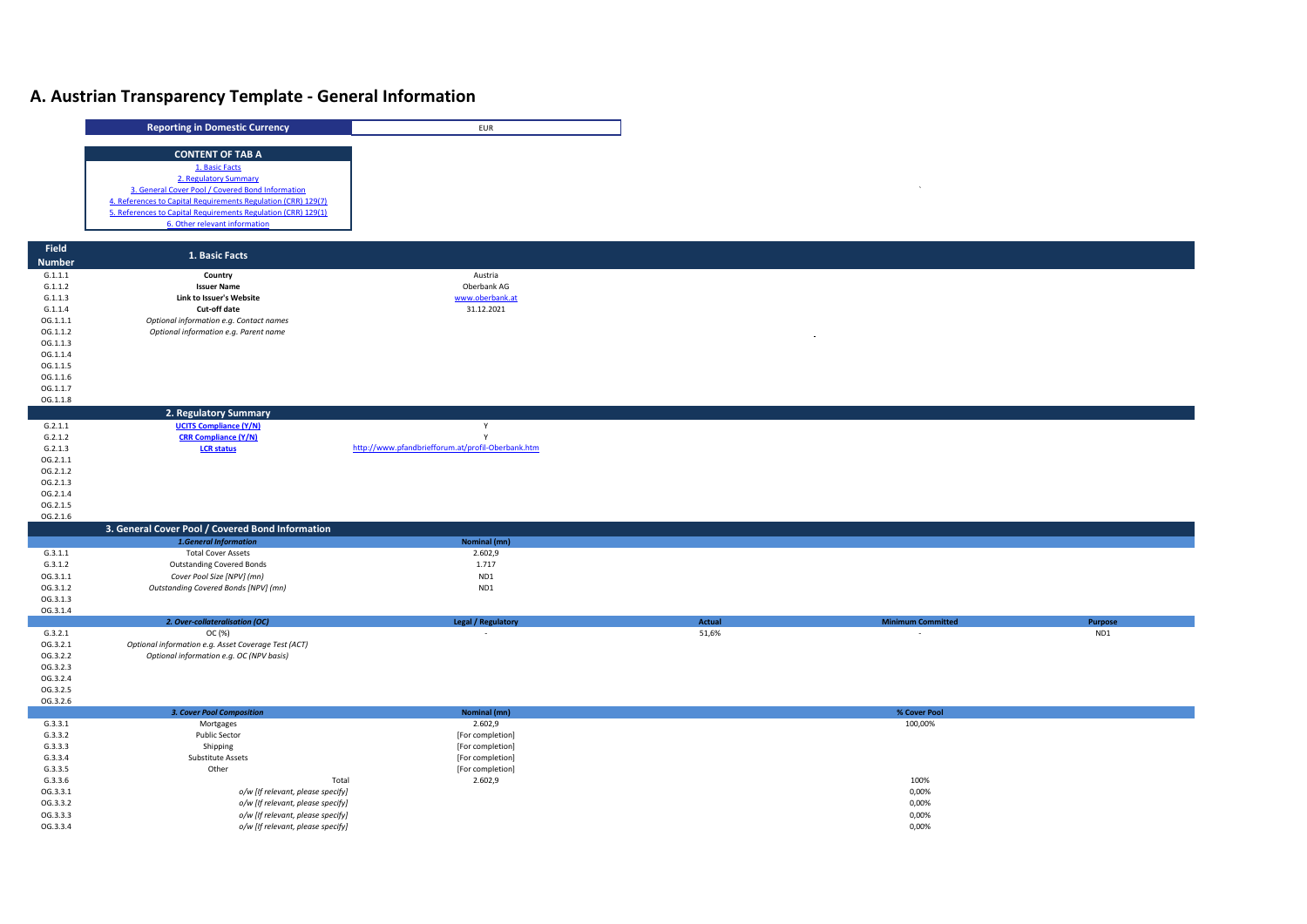| OG.3.3.5             | o/w [If relevant, please specify]                                       |                               |                                  | 0,00%                             |                                   |
|----------------------|-------------------------------------------------------------------------|-------------------------------|----------------------------------|-----------------------------------|-----------------------------------|
| OG.3.3.6             | o/w [If relevant, please specify]<br>4. Cover Pool Amortisation Profile | <b>Contractual</b>            | <b>Expected Upon Prepayments</b> | 0,00%                             | % Total Expected Upon Prepayments |
| G.3.4.1              | Weighted Average Life (in years)                                        | 15,9                          | ND1                              | % Total Contractual               |                                   |
|                      |                                                                         |                               |                                  |                                   |                                   |
|                      | Residual Life (mn)                                                      |                               |                                  |                                   |                                   |
|                      | By buckets:                                                             |                               |                                  |                                   |                                   |
| G.3.4.2              | $0 - 1Y$                                                                | 126,9                         | ND1                              | 4,88%                             |                                   |
| G.3.4.3              | $1 - 2Y$                                                                | 112,3                         | ND1                              | 4,32%                             |                                   |
| G.3.4.4              | $2 - 3Y$                                                                | 124,9                         | ND <sub>1</sub>                  | 4,80%                             |                                   |
| G.3.4.5              | $3 - 4Y$                                                                | 31,8                          | ND1                              | 1,22%                             |                                   |
| G.3.4.6              | $4 - 5Y$                                                                | 35,3                          | ND <sub>1</sub>                  | 1,36%                             |                                   |
| G.3.4.7              | $5 - 10Y$                                                               | 269,5                         | ND1                              | 10,35%                            |                                   |
| G.3.4.8              | $10+Y$                                                                  | 1.902,2                       | ND <sub>1</sub>                  | 73,08%                            |                                   |
| G.3.4.9              | Total                                                                   | 2.602,9                       | $\mathbf 0$                      | 100%                              | 0%                                |
| OG.3.4.1             | o/w 0-1 day                                                             |                               |                                  | 0,00%                             |                                   |
| OG.3.4.2             | o/w 0-0.5y                                                              |                               |                                  | 0,00%                             |                                   |
| OG.3.4.3             | o/w 0.5-1 y                                                             |                               |                                  | 0,00%                             |                                   |
| OG.3.4.4             | $o/w$ 1-1.5y                                                            |                               |                                  | 0,00%                             |                                   |
| OG.3.4.5             | o/w 1.5-2 y                                                             |                               |                                  | 0,00%                             |                                   |
| OG.3.4.6             | Weighted Average Life residential (in years)                            | 17,5                          |                                  |                                   |                                   |
| OG.3.4.7             | Weighted Average Life commercial (in years)                             | 10,4                          |                                  |                                   |                                   |
| OG.3.4.8             |                                                                         |                               |                                  |                                   |                                   |
| OG.3.4.9             |                                                                         |                               |                                  | 0,00%                             |                                   |
| OG.3.4.10            |                                                                         | <b>Initial Maturity</b>       | <b>Extended Maturity</b>         | 0,00%<br>% Total Initial Maturity | % Total Extended Maturity         |
| G.3.5.1              | <b>5. Maturity of Covered Bonds</b><br>Weighted Average life (in years) | 7,0                           | ND <sub>1</sub>                  |                                   |                                   |
|                      |                                                                         |                               |                                  |                                   |                                   |
|                      | Maturity (mn)                                                           |                               |                                  |                                   |                                   |
| G.3.5.2              | By buckets:                                                             |                               |                                  |                                   |                                   |
| G.3.5.3              | $0 - 1Y$                                                                | 20,0                          | ND1                              | 1,17%                             |                                   |
| G.3.5.4              | $1 - 2Y$                                                                | 14,0                          | ND1                              | 0,82%                             |                                   |
| G.3.5.5              | $2 - 3Y$                                                                | 20,0                          | ND1                              | 1,17%                             |                                   |
| G.3.5.6              | $3 - 4Y$                                                                | 0,0                           | ND1                              | 0,00%                             |                                   |
| G.3.5.7              | $4 - 5Y$                                                                | 785,0                         | ND <sub>1</sub>                  | 45,73%                            |                                   |
| G.3.5.8              | $5 - 10Y$                                                               | 547,5                         | ND1                              | 31,90%                            |                                   |
| G.3.5.9              | $10+Y$                                                                  | 330,0                         | ND1                              | 19,23%                            |                                   |
| G.3.5.10             | Total                                                                   | 1.716,5                       | $\mathbf 0$                      | 100%                              | 0%                                |
| OG.3.5.1             | o/w 0-1 day                                                             |                               |                                  | 0,00%                             |                                   |
| OG.3.5.2             | o/w 0-0.5y                                                              |                               |                                  | 0,00%                             |                                   |
| OG.3.5.3             | o/w 0.5-1 y                                                             |                               |                                  | 0,00%                             |                                   |
| OG.3.5.4             | o/w 1-1.5y                                                              |                               |                                  | 0,00%                             |                                   |
| OG.3.5.5             | o/w 1.5-2 y                                                             |                               |                                  | 0,00%                             |                                   |
| OG.3.5.6             |                                                                         |                               |                                  |                                   |                                   |
| OG.3.5.7             |                                                                         |                               |                                  |                                   |                                   |
| OG.3.5.8             |                                                                         |                               |                                  | 0,00%                             |                                   |
| OG.3.5.9             |                                                                         |                               |                                  | 0,00%                             |                                   |
| OG.3.5.10            |                                                                         |                               |                                  | 0,00%                             |                                   |
|                      | <b>6. Covered Assets - Currency</b>                                     | Nominal [before hedging] (mn) | Nominal [after hedging] (mn)     | % Total [before]                  | % Total [after]                   |
| G.3.6.1              | <b>EUR</b>                                                              | 2.602,9                       | 2.602,9                          | 100,00%                           | 100,00%                           |
| G.3.6.2              | <b>USD</b>                                                              | 0,0                           | 0,0                              | 0,00%                             | 0,00%                             |
| G.3.6.3              | GBP                                                                     | 0,0                           | 0,0                              | 0,00%                             | 0,00%                             |
| G.3.6.4              | <b>NOK</b>                                                              | 0,0                           | 0,0                              | 0,00%                             | 0,00%                             |
| G.3.6.5              | CHF                                                                     | 0,0                           | 0,0                              | 0,00%                             | 0,00%                             |
| G.3.6.6              | AUD                                                                     | 0,0                           | 0,0                              | 0,00%                             | 0,00%                             |
| G.3.6.7              | CAD                                                                     | $_{0,0}$                      | 0,0                              | 0,00%                             | 0,00%                             |
| G.3.6.8              | <b>BRL</b>                                                              | 0,0                           | 0,0                              | 0,00%                             | 0,00%                             |
| G.3.6.9              | CZK                                                                     | 0,0                           | 0,0                              | 0,00%                             | 0,00%                             |
| G.3.6.10             | <b>DKK</b>                                                              | 0,0                           | 0,0                              | 0,00%                             | 0,00%                             |
| G.3.6.11             | HKD                                                                     | 0,0                           | 0,0                              | 0,00%                             | 0,00%                             |
| G.3.6.12             | <b>KRW</b>                                                              | 0,0                           | 0,0                              | 0,00%                             | 0,00%                             |
| G.3.6.13             | <b>SEK</b>                                                              | 0,0                           | 0,0                              | 0,00%                             | 0,00%                             |
| G.3.6.14<br>G.3.6.15 | SGD<br>Other                                                            | 0,0<br>0,0                    | 0,0<br>0,0                       | 0,00%<br>0,00%                    | 0,00%<br>0,00%                    |
| G.3.6.16             | Total                                                                   | 2.602,9                       | 2.602,9                          | 100%                              | 100%                              |
| OG.3.6.1             | o/w [If relevant, please specify]                                       |                               |                                  | 0,00%                             | 0,00%                             |
|                      |                                                                         |                               |                                  |                                   |                                   |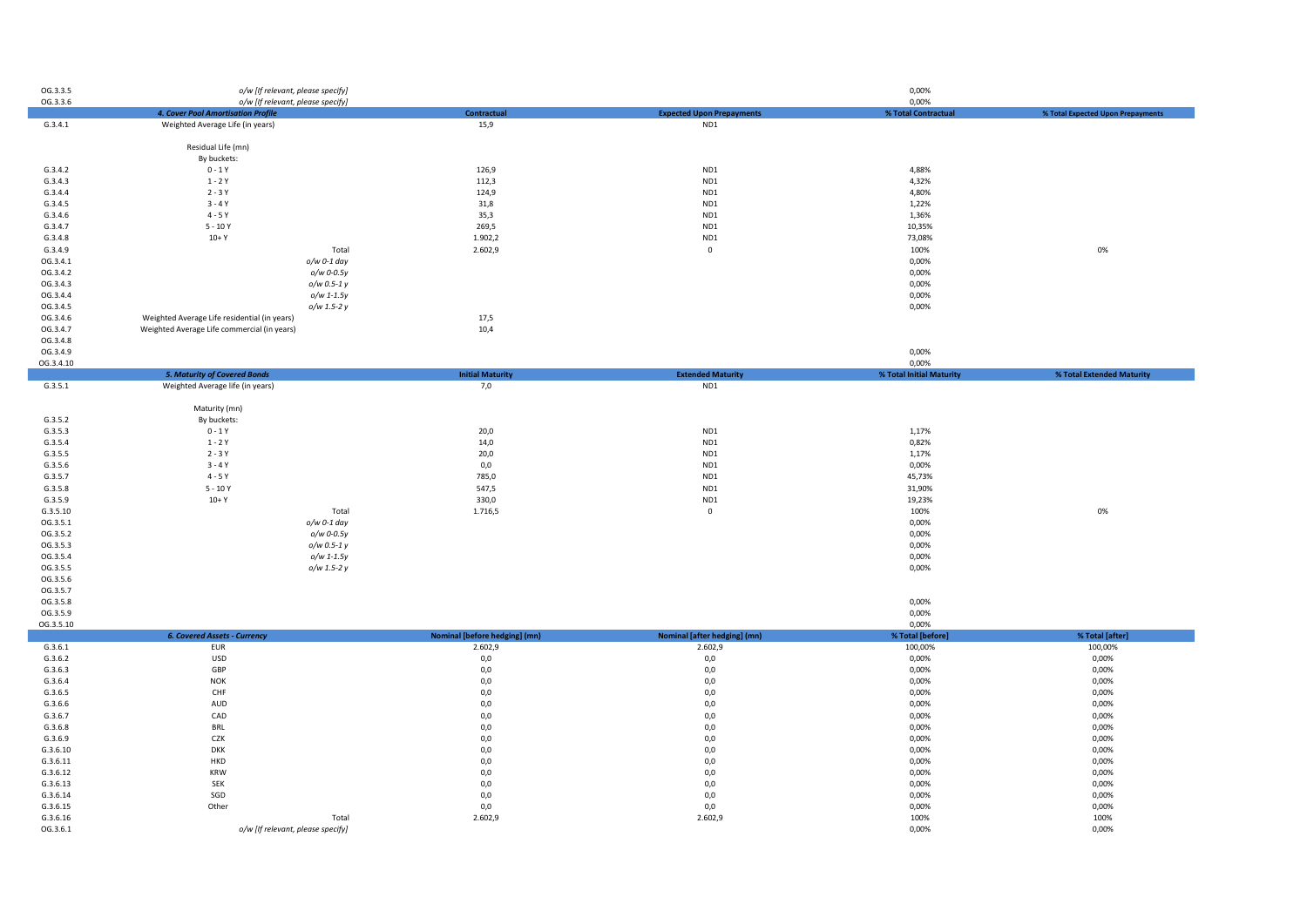| OG.3.6.2 | o/w [If relevant, please specify]             |                               |                              | 0,00%            | 0,00%           |
|----------|-----------------------------------------------|-------------------------------|------------------------------|------------------|-----------------|
| OG.3.6.3 | o/w [If relevant, please specify]             |                               |                              | 0,00%            | 0,00%           |
| OG.3.6.4 | o/w [If relevant, please specify]             |                               |                              | 0,00%            | 0,00%           |
| OG.3.6.5 | o/w [If relevant, please specify]             |                               |                              | 0,00%            | 0,00%           |
| OG.3.6.6 | o/w [If relevant, please specify]             |                               |                              | 0,00%            | 0,00%           |
| OG.3.6.7 | o/w [If relevant, please specify]             |                               |                              | 0,00%            | 0,00%           |
| OG.3.6.8 | o/w [If relevant, please specify]             |                               |                              | 0,00%            | 0,00%           |
| OG.3.6.9 | o/w [If relevant, please specify]             |                               |                              | 0,00%            | 0,00%           |
|          | 7. Covered Bonds - Currency                   | Nominal [before hedging] (mn) | Nominal [after hedging] (mn) | % Total [before] | % Total [after] |
| G.3.7.1  | <b>EUR</b>                                    | 1.716,5                       | 1.716,5                      | 100,00%          | 100,00%         |
| G.3.7.2  | USD                                           | 0,0                           | 0,0                          | 0,00%            | 0,00%           |
| G.3.7.3  | GBP                                           | $0,0$                         | 0,0                          | 0,00%            | 0,00%           |
| G.3.7.4  | <b>NOK</b>                                    | $0,0$                         | 0,0                          | 0,00%            | 0,00%           |
| G.3.7.5  | CHF                                           | 0,0                           | 0,0                          | 0,00%            | 0,00%           |
| G.3.7.6  | AUD                                           | 0,0                           | 0,0                          | 0,00%            | 0,00%           |
| G.3.7.7  | CAD                                           | 0,0                           | 0,0                          | 0,00%            | 0,00%           |
| G.3.7.8  | <b>BRL</b>                                    | 0,0                           | 0,0                          | 0,00%            | 0,00%           |
| G.3.7.9  | CZK                                           | 0,0                           | 0,0                          | 0,00%            | 0,00%           |
| G.3.7.10 | <b>DKK</b>                                    | $0,0$                         | 0,0                          | 0,00%            | 0,00%           |
| G.3.7.11 | HKD                                           | $0,0$                         | 0,0                          | 0,00%            | 0,00%           |
| G.3.7.12 | <b>KRW</b>                                    | 0,0                           | 0,0                          | 0,00%            | 0,00%           |
| G.3.7.13 | SEK                                           | 0,0                           | 0,0                          | 0,00%            | 0,00%           |
| G.3.7.14 | SGD                                           | 0,0                           | 0,0                          | 0,00%            | 0,00%           |
| G.3.7.15 | Other                                         | $0,0$                         | 0,0                          | 0,00%            | 0,00%           |
| G.3.7.16 | Total                                         | 1.716,5                       | 1.716,5                      | 100%             | 100%            |
| OG.3.7.1 | o/w [If relevant, please specify]             |                               |                              | 0,00%            | 0,00%           |
| OG.3.7.2 | o/w [If relevant, please specify]             |                               |                              | 0,00%            | 0,00%           |
| OG.3.7.3 | o/w [If relevant, please specify]             |                               |                              | 0,00%            | 0,00%           |
| OG.3.7.4 | o/w [If relevant, please specify]             |                               |                              | 0,00%            | 0,00%           |
| OG.3.7.5 | o/w [If relevant, please specify]             |                               |                              | 0,00%            | 0,00%           |
| OG.3.7.6 | o/w [If relevant, please specify]             |                               |                              | 0,00%            | 0,00%           |
| OG.3.7.7 | o/w [If relevant, please specify]             |                               |                              | 0,00%            | 0,00%           |
| OG.3.7.8 | o/w [If relevant, please specify]             |                               |                              | 0,00%            | 0,00%           |
| OG.3.7.9 | o/w [If relevant, please specify]             |                               |                              | 0,00%            | 0,00%           |
|          | 8. Covered Bonds - Breakdown by interest rate | Nominal [before hedging] (mn) | Nominal [after hedging] (mn) | % Total [before] | % Total [after] |
| G.3.8.1  | Fixed coupon                                  | 896,5                         | 896,5                        | 52%              | 52%             |
| G.3.8.2  | Floating coupon                               | 820,0                         | 820,0                        | 48%              | 48%             |
| G.3.8.3  | Other                                         | 0,0                           | 0,0                          | 0%               | 0%              |
| G.3.8.4  | Total                                         | 1.716,5                       | 1.716,5                      | 100%             | 100%            |
| OG.3.8.1 |                                               |                               |                              |                  |                 |

OG.3.8.2

OG.3.8.3 OG.3.8.4

OG.3.9.9 OG.3.9.10

| OG.3.8.5 |                                                                            |              |                     |
|----------|----------------------------------------------------------------------------|--------------|---------------------|
|          | 9. Substitute Assets - Type                                                | Nominal (mn) | % Substitute Assets |
| G.3.9.1  | Cash                                                                       |              |                     |
| G.3.9.2  | Exposures to/guaranteed by Supranational, Sovereign, Agency (SSA)          | 0            |                     |
| G.3.9.3  | Exposures to central banks                                                 |              |                     |
| G.3.9.4  | Exposures to credit institutions                                           |              |                     |
| G.3.9.5  | Other                                                                      |              |                     |
| G.3.9.6  | Total                                                                      |              | 0%                  |
| OG.3.9.1 | o/w EU gvts or quasi govts                                                 |              |                     |
| OG.3.9.2 | o/w third-party countries Credit Quality Step 1 (CQS1) gvts or quasi govts |              |                     |
| OG.3.9.3 | o/w third-party countries Credit Quality Step 2 (CQS2) gvts or quasi govts |              |                     |
| OG.3.9.4 | o/w EU central banks                                                       |              |                     |
| OG.3.9.5 | o/w third-party countries Credit Quality Step 1 (CQS1) central banks       |              |                     |
| OG.3.9.6 | o/w third-party countries Credit Quality Step 2 (CQS2) central banks       |              |                     |
| OG.3.9.7 | o/w CQS1 credit institutions                                               |              |                     |
| OG.3.9.8 | o/w CQS2 credit institutions                                               |              |                     |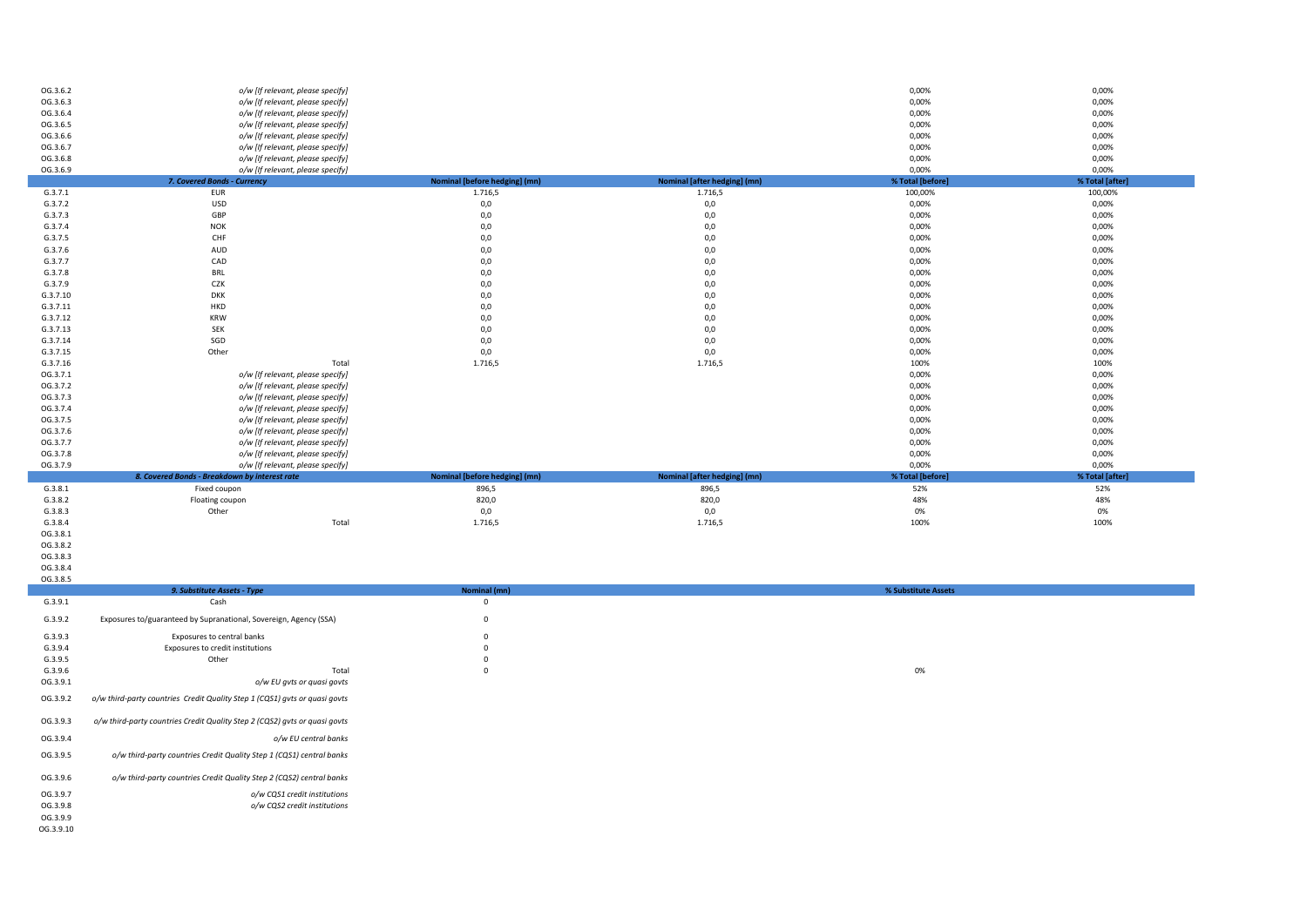| 5.3.9.11 |
|----------|
| 53912    |

| <b>UU.J.J.IL</b> |                                                             |                                                   |                                 |  |
|------------------|-------------------------------------------------------------|---------------------------------------------------|---------------------------------|--|
|                  | 10. Substitute Assets - Country                             | Nominal (mn)                                      | % Substitute Assets             |  |
| G.3.10.1         | Domestic (Country of Issuer)                                | $\mathsf 0$                                       |                                 |  |
|                  |                                                             |                                                   |                                 |  |
| G.3.10.2         | Eurozone                                                    | $\mathbf{0}$                                      |                                 |  |
| G.3.10.3         | Rest of European Union (EU)                                 | $\mathbf 0$                                       |                                 |  |
| G.3.10.4         | European Economic Area (not member of EU)                   | $\mathbf{0}$                                      |                                 |  |
| G.3.10.5         | Switzerland                                                 | $\mathbf 0$                                       |                                 |  |
|                  |                                                             |                                                   |                                 |  |
| G.3.10.6         | Australia                                                   | $\mathbf 0$                                       |                                 |  |
| G.3.10.7         | Brazil                                                      | $\mathbf 0$                                       |                                 |  |
| G.3.10.8         | Canada                                                      | $\mathbf 0$                                       |                                 |  |
|                  |                                                             |                                                   |                                 |  |
| G.3.10.9         | Japan                                                       | $\Omega$                                          |                                 |  |
| G.3.10.10        | Korea                                                       | $\mathbf 0$                                       |                                 |  |
| G.3.10.11        | New Zealand                                                 | $\mathbf 0$                                       |                                 |  |
| G.3.10.12        |                                                             | $\mathbf{0}$                                      |                                 |  |
|                  | Singapore                                                   |                                                   |                                 |  |
| G.3.10.13        | US                                                          | $\mathbf{0}$                                      |                                 |  |
| G.3.10.14        | Other                                                       | $\mathbf 0$                                       |                                 |  |
| G.3.10.15        | <b>Total EU</b>                                             | $\mathbf 0$                                       |                                 |  |
|                  |                                                             |                                                   |                                 |  |
| G.3.10.16        | Total                                                       | $\mathsf 0$                                       | 0%                              |  |
| OG.3.10.1        | o/w [If relevant, please specify]                           |                                                   |                                 |  |
| OG.3.10.2        | o/w [If relevant, please specify]                           |                                                   |                                 |  |
| OG.3.10.3        | o/w [If relevant, please specify]                           |                                                   |                                 |  |
|                  |                                                             |                                                   |                                 |  |
| OG.3.10.4        | o/w [If relevant, please specify]                           |                                                   |                                 |  |
| OG.3.10.5        | o/w [If relevant, please specify]                           |                                                   |                                 |  |
| OG.3.10.6        | o/w [If relevant, please specify]                           |                                                   |                                 |  |
| OG.3.10.7        |                                                             |                                                   |                                 |  |
|                  | o/w [If relevant, please specify]                           |                                                   |                                 |  |
|                  | 11. Liquid Assets                                           | Nominal (mn)                                      | % Cover Pool<br>% Covered Bonds |  |
| G.3.11.1         | Substitute and other marketable assets                      | $\mathbf 0$                                       | 0,00%<br>0,00%                  |  |
| G.3.11.2         | Central bank eligible assets                                | $\mathbf 0$                                       | 0,00%<br>0,00%                  |  |
|                  |                                                             |                                                   |                                 |  |
| G.3.11.3         | Other                                                       | $\mathbf 0$                                       | 0,00%<br>0,00%                  |  |
| G.3.11.4         | Total                                                       | $\mathsf 0$                                       | 0%<br>0%                        |  |
| OG.3.11.1        | o/w [If relevant, please specify]                           |                                                   |                                 |  |
| OG.3.11.2        | o/w [If relevant, please specify]                           |                                                   |                                 |  |
|                  |                                                             |                                                   |                                 |  |
| OG.3.11.3        | o/w [If relevant, please specify]                           |                                                   |                                 |  |
| OG.3.11.4        | o/w [If relevant, please specify]                           |                                                   |                                 |  |
| OG.3.11.5        | o/w [If relevant, please specify]                           |                                                   |                                 |  |
| OG.3.11.6        |                                                             |                                                   |                                 |  |
|                  | o/w [If relevant, please specify]                           |                                                   |                                 |  |
| OG.3.11.7        | o/w [If relevant, please specify]                           |                                                   |                                 |  |
|                  | 12. Bond List                                               |                                                   |                                 |  |
| G.3.12.1         | <b>Bond list</b>                                            | http://www.pfandbriefforum.at/profil-Oberbank.htm |                                 |  |
|                  | 13. Derivatives & Swaps                                     |                                                   |                                 |  |
|                  |                                                             |                                                   |                                 |  |
| G.3.13.1         | Derivatives in the register / cover pool [notional] (mn)    | $\mathsf 0$                                       |                                 |  |
| G.3.13.2         | Type of interest rate swaps (intra-group, external or both) | n.a.                                              |                                 |  |
| G.3.13.3         | Type of currency rate swaps (intra-group, external or both) | n.a.                                              |                                 |  |
| OG.3.13.1        | NPV of Derivatives in the cover pool (mn)                   |                                                   |                                 |  |
|                  |                                                             |                                                   |                                 |  |
| OG.3.13.2        | Derivatives outside the cover pool [notional] (mn)          |                                                   |                                 |  |
| OG.3.13.3        | NPV of Derivatives outside the cover pool (mn)              |                                                   |                                 |  |
| OG.3.13.4        |                                                             |                                                   |                                 |  |
| OG.3.13.5        |                                                             |                                                   |                                 |  |
|                  |                                                             |                                                   |                                 |  |
| OG.3.13.6        |                                                             |                                                   |                                 |  |
| OG.3.13.7        |                                                             |                                                   |                                 |  |
| OG.3.13.8        |                                                             |                                                   |                                 |  |
|                  |                                                             |                                                   |                                 |  |
| OG.3.13.9        |                                                             |                                                   |                                 |  |
| OG.3.13.10       |                                                             |                                                   |                                 |  |
| OG.3.13.11       |                                                             |                                                   |                                 |  |
| OG.3.13.12       |                                                             |                                                   |                                 |  |
|                  |                                                             |                                                   |                                 |  |
| OG.3.13.13       |                                                             |                                                   |                                 |  |
| OG.3.13.14       |                                                             |                                                   |                                 |  |
| OG.3.13.15       |                                                             |                                                   |                                 |  |
|                  |                                                             |                                                   |                                 |  |
| OG.3.13.16       |                                                             |                                                   |                                 |  |
| OG.3.13.17       |                                                             |                                                   |                                 |  |
| OG.3.13.18       |                                                             |                                                   |                                 |  |
|                  |                                                             |                                                   |                                 |  |
| OG.3.13.19       |                                                             |                                                   |                                 |  |
| OG.3.13.20       |                                                             |                                                   |                                 |  |
| OG.3.13.21       |                                                             |                                                   |                                 |  |
|                  |                                                             |                                                   |                                 |  |
| OG.3.13.22       |                                                             |                                                   |                                 |  |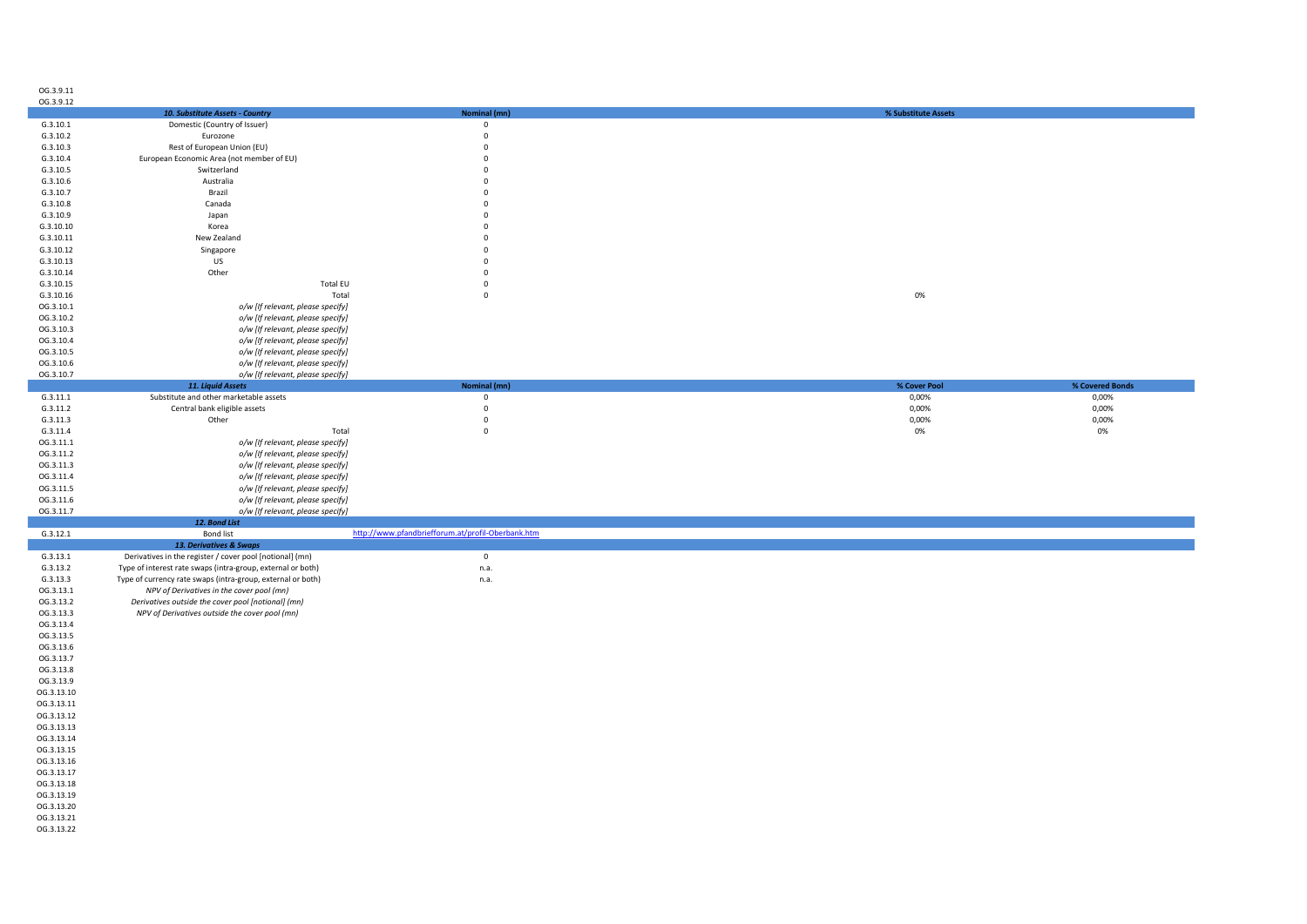| OG 3.13.23 |
|------------|
| OG.3.13.24 |
| OG 3.13.25 |
| OG.3.13.26 |
| OG.3.13.27 |
| OG.3.13.28 |
| OG.3.13.29 |
| OG.3.13.30 |
| OG.3.13.31 |
| OG.3.13.32 |
| OG.3.13.33 |
| OG.3.13.34 |
| OG 3.13.35 |
| OG.3.13.36 |
| OG.3.13.37 |
| OG.3.13.38 |
| OG.3.13.39 |
| OG.3.13.40 |
| OG.3.13.41 |
| OG.3.13.42 |
| OG.3.13.43 |
| OG.3.13.44 |
| OG.3.13.45 |
| OG.3.13.46 |
| OG.3.13.47 |
| OG.3.13.48 |
| OG.3.13.49 |
| OG.3.13.50 |

OG.3.13.51

| 4. References to Capital Requirements Regulation (CRR) | <b>Row</b> | <b>Row</b> |
|--------------------------------------------------------|------------|------------|
| 129(7)                                                 |            |            |

The issuer believes that, at the time of its issuance and based on transparency data made publicly available by the issuer, these covered bonds would satisfy the eligibility criteria for Article 129(7) of the Capital Requi

whether or not every are the form of rowerd honds are eligible to preferential treatment under Requistion (FUI 648/2013) is ultimate blo atter to be determined bu are leasured invasting insult for playing the form of the r

|           | еспег от пос ехрозител територ сочета оопоз ате ендию со ртеретная изашта настеративно проводил из нашего от ассетные оу а текуат туемы турком такимот апа из текуат муркуному антону апа их вышего не изметает оне куроному т |                                     |                                    |                             |  |
|-----------|--------------------------------------------------------------------------------------------------------------------------------------------------------------------------------------------------------------------------------|-------------------------------------|------------------------------------|-----------------------------|--|
| G.4.1.1   | (i)<br>Value of the cover pool outstanding covered bonds:                                                                                                                                                                      | <u>38</u>                           |                                    |                             |  |
| G.4.1.2   | Value of covered bonds:<br>(i)                                                                                                                                                                                                 | 39                                  |                                    |                             |  |
| G.4.1.3   | (ii)<br>Geographical distribution:                                                                                                                                                                                             | 43 for Mortgage Assets              | <b>48 for Public Sector Assets</b> |                             |  |
| G.4.1.4   | Type of cover assets:<br>(ii)                                                                                                                                                                                                  | 52                                  |                                    |                             |  |
| G.4.1.5   | (ii)<br>Loan size:                                                                                                                                                                                                             | 166 for Residential Mortgage Assets | 267 for Commercial Mortgage Assets | 18 for Public Sector Assets |  |
| G.4.1.6   | Interest rate risk - cover pool:<br>(ii)                                                                                                                                                                                       | 130 for Mortgage Assets             | 129 for Public Sector Assets       |                             |  |
| G.4.1.7   | Currency risk - cover pool:<br>(ii)                                                                                                                                                                                            | <b>111</b>                          |                                    |                             |  |
| G.4.1.8   | Interest rate risk - covered bond:<br>(ii)                                                                                                                                                                                     | <b>163</b>                          |                                    |                             |  |
| G.4.1.9   | (ii)<br>Currency risk - covered bond:                                                                                                                                                                                          | 137                                 |                                    |                             |  |
| G.4.1.10  | (Please refer to "Tab D. HTT Harmonised Glossary" for hedging strategy)                                                                                                                                                        | 17 for Austrian Glossary            |                                    |                             |  |
| G.4.1.11  | (iii)<br>Maturity structure of cover assets:                                                                                                                                                                                   | 65                                  |                                    |                             |  |
| G.4.1.12  | Maturity structure of covered bonds:<br>(iii)                                                                                                                                                                                  | 88                                  |                                    |                             |  |
| G.4.1.13  | Percentage of loans more than ninety days past due:<br>(iv)                                                                                                                                                                    | 160 for Mortgage Assets             | 166 for Public Sector Assets       |                             |  |
| OG.4.1.1  |                                                                                                                                                                                                                                |                                     |                                    |                             |  |
| OG.4.1.2  |                                                                                                                                                                                                                                |                                     |                                    |                             |  |
| OG.4.1.3  |                                                                                                                                                                                                                                |                                     |                                    |                             |  |
| OG.4.1.4  |                                                                                                                                                                                                                                |                                     |                                    |                             |  |
| OG.4.1.5  |                                                                                                                                                                                                                                |                                     |                                    |                             |  |
| OG.4.1.6  |                                                                                                                                                                                                                                |                                     |                                    |                             |  |
| OG.4.1.7  |                                                                                                                                                                                                                                |                                     |                                    |                             |  |
| OG.4.1.8  |                                                                                                                                                                                                                                |                                     |                                    |                             |  |
| OG.4.1.9  |                                                                                                                                                                                                                                |                                     |                                    |                             |  |
| OG.4.1.10 |                                                                                                                                                                                                                                |                                     |                                    |                             |  |
|           | 5. References to Capital Requirements Regulation (CRR)                                                                                                                                                                         |                                     |                                    |                             |  |
|           | 129(1)                                                                                                                                                                                                                         |                                     |                                    |                             |  |
| G.5.1.1   | Exposure to credit institute credit quality step 1 & 2                                                                                                                                                                         | [For completion]                    |                                    |                             |  |
| OG.5.1.1  |                                                                                                                                                                                                                                |                                     |                                    |                             |  |
| OG.5.1.2  |                                                                                                                                                                                                                                |                                     |                                    |                             |  |
| OG.5.1.3  |                                                                                                                                                                                                                                |                                     |                                    |                             |  |

OG.5.1.3 OG.5.1.4

OG.5.1.5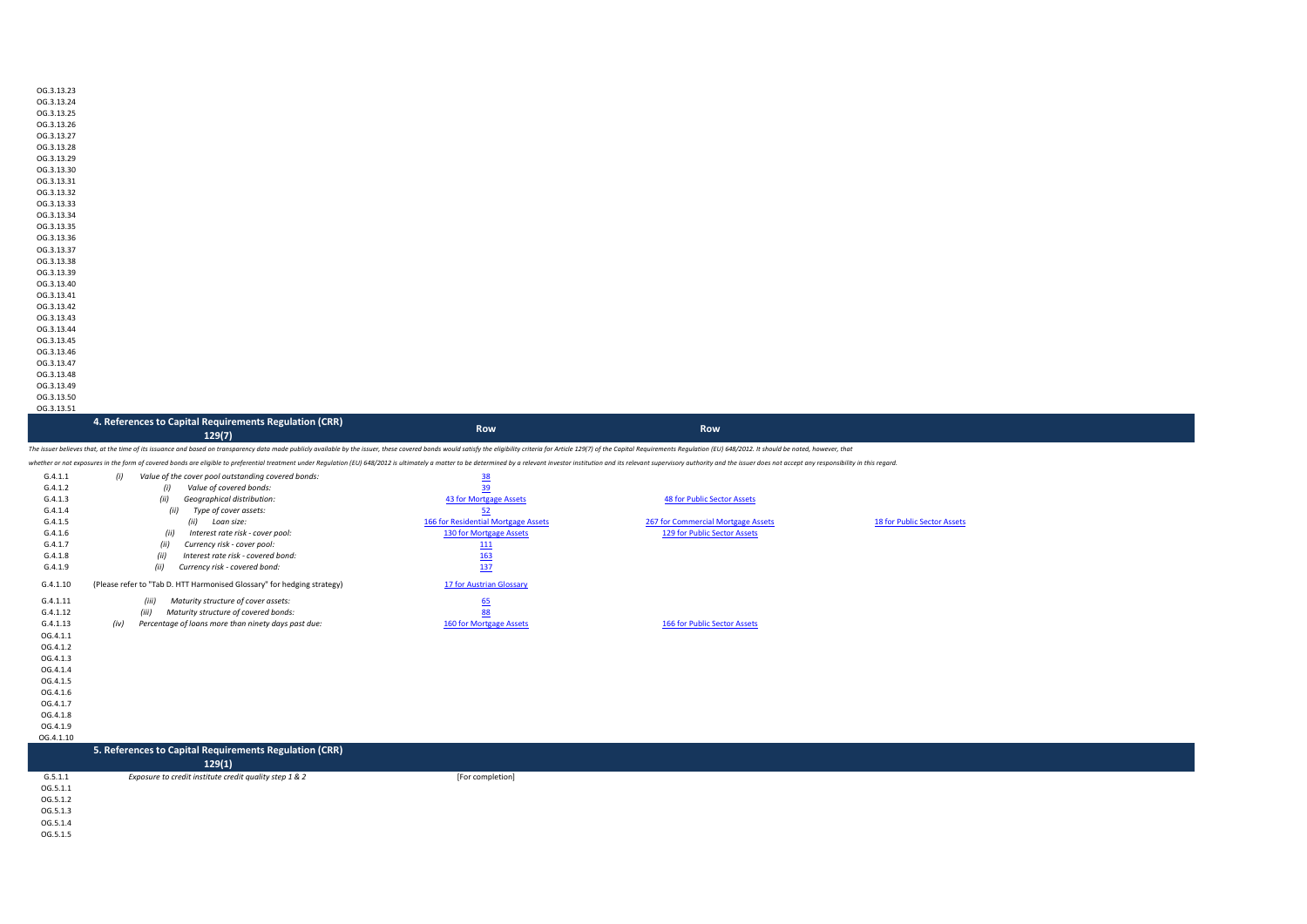| 6. Other relevant information<br>1. Optional information e.g. Rating triggers<br>OG.6.1.1<br>NPV Test (passed/failed)<br>OG.6.1.2<br>Interest Covereage Test (passe/failed)<br>OG.6.1.3<br>Cash Manager<br>Account Bank<br>OG.6.1.5<br>Stand-by Account Bank<br>Servicer<br>OG.6.1.6<br>OG.6.1.7<br>Interest Rate Swap Provider<br>Covered Bond Swap Provider<br>OG.6.1.8<br>OG.6.1.9<br>Paying Agent<br>Share of Government Guaranteed Bank Bonds (own issues or issued by<br>OG.6.1.10<br>affiliates) (% of total cover pool)<br>Other optional/relevant information<br>OG.6.1.11<br>OG.6.1.12<br>Other optional/relevant information<br>Other optional/relevant information<br>OG.6.1.13<br>OG.6.1.14<br>Other optional/relevant information<br>OG.6.1.15<br>Other optional/relevant information<br>Other optional/relevant information<br>OG.6.1.16<br>Other optional/relevant information<br>OG.6.1.17<br>Other optional/relevant information<br>OG.6.1.18<br>Other optional/relevant information<br>OG.6.1.19<br>Other optional/relevant information<br>OG.6.1.20<br>Other optional/relevant information<br>OG.6.1.21<br>Other optional/relevant information<br>OG.6.1.22 |
|---------------------------------------------------------------------------------------------------------------------------------------------------------------------------------------------------------------------------------------------------------------------------------------------------------------------------------------------------------------------------------------------------------------------------------------------------------------------------------------------------------------------------------------------------------------------------------------------------------------------------------------------------------------------------------------------------------------------------------------------------------------------------------------------------------------------------------------------------------------------------------------------------------------------------------------------------------------------------------------------------------------------------------------------------------------------------------------------------------------------------------------------------------------------------------|
|                                                                                                                                                                                                                                                                                                                                                                                                                                                                                                                                                                                                                                                                                                                                                                                                                                                                                                                                                                                                                                                                                                                                                                                 |
|                                                                                                                                                                                                                                                                                                                                                                                                                                                                                                                                                                                                                                                                                                                                                                                                                                                                                                                                                                                                                                                                                                                                                                                 |
|                                                                                                                                                                                                                                                                                                                                                                                                                                                                                                                                                                                                                                                                                                                                                                                                                                                                                                                                                                                                                                                                                                                                                                                 |
|                                                                                                                                                                                                                                                                                                                                                                                                                                                                                                                                                                                                                                                                                                                                                                                                                                                                                                                                                                                                                                                                                                                                                                                 |
|                                                                                                                                                                                                                                                                                                                                                                                                                                                                                                                                                                                                                                                                                                                                                                                                                                                                                                                                                                                                                                                                                                                                                                                 |
|                                                                                                                                                                                                                                                                                                                                                                                                                                                                                                                                                                                                                                                                                                                                                                                                                                                                                                                                                                                                                                                                                                                                                                                 |
|                                                                                                                                                                                                                                                                                                                                                                                                                                                                                                                                                                                                                                                                                                                                                                                                                                                                                                                                                                                                                                                                                                                                                                                 |
|                                                                                                                                                                                                                                                                                                                                                                                                                                                                                                                                                                                                                                                                                                                                                                                                                                                                                                                                                                                                                                                                                                                                                                                 |
|                                                                                                                                                                                                                                                                                                                                                                                                                                                                                                                                                                                                                                                                                                                                                                                                                                                                                                                                                                                                                                                                                                                                                                                 |
|                                                                                                                                                                                                                                                                                                                                                                                                                                                                                                                                                                                                                                                                                                                                                                                                                                                                                                                                                                                                                                                                                                                                                                                 |
|                                                                                                                                                                                                                                                                                                                                                                                                                                                                                                                                                                                                                                                                                                                                                                                                                                                                                                                                                                                                                                                                                                                                                                                 |
|                                                                                                                                                                                                                                                                                                                                                                                                                                                                                                                                                                                                                                                                                                                                                                                                                                                                                                                                                                                                                                                                                                                                                                                 |
|                                                                                                                                                                                                                                                                                                                                                                                                                                                                                                                                                                                                                                                                                                                                                                                                                                                                                                                                                                                                                                                                                                                                                                                 |
|                                                                                                                                                                                                                                                                                                                                                                                                                                                                                                                                                                                                                                                                                                                                                                                                                                                                                                                                                                                                                                                                                                                                                                                 |
|                                                                                                                                                                                                                                                                                                                                                                                                                                                                                                                                                                                                                                                                                                                                                                                                                                                                                                                                                                                                                                                                                                                                                                                 |
|                                                                                                                                                                                                                                                                                                                                                                                                                                                                                                                                                                                                                                                                                                                                                                                                                                                                                                                                                                                                                                                                                                                                                                                 |
|                                                                                                                                                                                                                                                                                                                                                                                                                                                                                                                                                                                                                                                                                                                                                                                                                                                                                                                                                                                                                                                                                                                                                                                 |
|                                                                                                                                                                                                                                                                                                                                                                                                                                                                                                                                                                                                                                                                                                                                                                                                                                                                                                                                                                                                                                                                                                                                                                                 |
|                                                                                                                                                                                                                                                                                                                                                                                                                                                                                                                                                                                                                                                                                                                                                                                                                                                                                                                                                                                                                                                                                                                                                                                 |
|                                                                                                                                                                                                                                                                                                                                                                                                                                                                                                                                                                                                                                                                                                                                                                                                                                                                                                                                                                                                                                                                                                                                                                                 |
|                                                                                                                                                                                                                                                                                                                                                                                                                                                                                                                                                                                                                                                                                                                                                                                                                                                                                                                                                                                                                                                                                                                                                                                 |
|                                                                                                                                                                                                                                                                                                                                                                                                                                                                                                                                                                                                                                                                                                                                                                                                                                                                                                                                                                                                                                                                                                                                                                                 |
|                                                                                                                                                                                                                                                                                                                                                                                                                                                                                                                                                                                                                                                                                                                                                                                                                                                                                                                                                                                                                                                                                                                                                                                 |
|                                                                                                                                                                                                                                                                                                                                                                                                                                                                                                                                                                                                                                                                                                                                                                                                                                                                                                                                                                                                                                                                                                                                                                                 |
|                                                                                                                                                                                                                                                                                                                                                                                                                                                                                                                                                                                                                                                                                                                                                                                                                                                                                                                                                                                                                                                                                                                                                                                 |
|                                                                                                                                                                                                                                                                                                                                                                                                                                                                                                                                                                                                                                                                                                                                                                                                                                                                                                                                                                                                                                                                                                                                                                                 |
|                                                                                                                                                                                                                                                                                                                                                                                                                                                                                                                                                                                                                                                                                                                                                                                                                                                                                                                                                                                                                                                                                                                                                                                 |
| OG.6.1.23<br>Other optional/relevant information                                                                                                                                                                                                                                                                                                                                                                                                                                                                                                                                                                                                                                                                                                                                                                                                                                                                                                                                                                                                                                                                                                                                |
| Other optional/relevant information<br>OG.6.1.24                                                                                                                                                                                                                                                                                                                                                                                                                                                                                                                                                                                                                                                                                                                                                                                                                                                                                                                                                                                                                                                                                                                                |
| OG.6.1.25<br>Other optional/relevant information                                                                                                                                                                                                                                                                                                                                                                                                                                                                                                                                                                                                                                                                                                                                                                                                                                                                                                                                                                                                                                                                                                                                |
| Other optional/relevant information                                                                                                                                                                                                                                                                                                                                                                                                                                                                                                                                                                                                                                                                                                                                                                                                                                                                                                                                                                                                                                                                                                                                             |
| Other optional/relevant information<br>OG.6.1.27                                                                                                                                                                                                                                                                                                                                                                                                                                                                                                                                                                                                                                                                                                                                                                                                                                                                                                                                                                                                                                                                                                                                |
| Other optional/relevant information<br>OG.6.1.28                                                                                                                                                                                                                                                                                                                                                                                                                                                                                                                                                                                                                                                                                                                                                                                                                                                                                                                                                                                                                                                                                                                                |
| Other optional/relevant information<br>OG.6.1.29                                                                                                                                                                                                                                                                                                                                                                                                                                                                                                                                                                                                                                                                                                                                                                                                                                                                                                                                                                                                                                                                                                                                |
| Other optional/relevant information<br>OG.6.1.30                                                                                                                                                                                                                                                                                                                                                                                                                                                                                                                                                                                                                                                                                                                                                                                                                                                                                                                                                                                                                                                                                                                                |
| Other optional/relevant information<br>OG.6.1.31                                                                                                                                                                                                                                                                                                                                                                                                                                                                                                                                                                                                                                                                                                                                                                                                                                                                                                                                                                                                                                                                                                                                |
| Other optional/relevant information<br>OG.6.1.32                                                                                                                                                                                                                                                                                                                                                                                                                                                                                                                                                                                                                                                                                                                                                                                                                                                                                                                                                                                                                                                                                                                                |
| Other optional/relevant information<br>OG.6.1.33                                                                                                                                                                                                                                                                                                                                                                                                                                                                                                                                                                                                                                                                                                                                                                                                                                                                                                                                                                                                                                                                                                                                |
| Other optional/relevant information<br>OG.6.1.34                                                                                                                                                                                                                                                                                                                                                                                                                                                                                                                                                                                                                                                                                                                                                                                                                                                                                                                                                                                                                                                                                                                                |
| Other optional/relevant information                                                                                                                                                                                                                                                                                                                                                                                                                                                                                                                                                                                                                                                                                                                                                                                                                                                                                                                                                                                                                                                                                                                                             |
| Other optional/relevant information                                                                                                                                                                                                                                                                                                                                                                                                                                                                                                                                                                                                                                                                                                                                                                                                                                                                                                                                                                                                                                                                                                                                             |
| Other optional/relevant information                                                                                                                                                                                                                                                                                                                                                                                                                                                                                                                                                                                                                                                                                                                                                                                                                                                                                                                                                                                                                                                                                                                                             |
| Other optional/relevant information                                                                                                                                                                                                                                                                                                                                                                                                                                                                                                                                                                                                                                                                                                                                                                                                                                                                                                                                                                                                                                                                                                                                             |
| Other optional/relevant information                                                                                                                                                                                                                                                                                                                                                                                                                                                                                                                                                                                                                                                                                                                                                                                                                                                                                                                                                                                                                                                                                                                                             |
|                                                                                                                                                                                                                                                                                                                                                                                                                                                                                                                                                                                                                                                                                                                                                                                                                                                                                                                                                                                                                                                                                                                                                                                 |
|                                                                                                                                                                                                                                                                                                                                                                                                                                                                                                                                                                                                                                                                                                                                                                                                                                                                                                                                                                                                                                                                                                                                                                                 |
| Other optional/relevant information<br>OG.6.1.40                                                                                                                                                                                                                                                                                                                                                                                                                                                                                                                                                                                                                                                                                                                                                                                                                                                                                                                                                                                                                                                                                                                                |
| Other optional/relevant information<br>OG.6.1.41                                                                                                                                                                                                                                                                                                                                                                                                                                                                                                                                                                                                                                                                                                                                                                                                                                                                                                                                                                                                                                                                                                                                |
| Other optional/relevant information<br>OG.6.1.42                                                                                                                                                                                                                                                                                                                                                                                                                                                                                                                                                                                                                                                                                                                                                                                                                                                                                                                                                                                                                                                                                                                                |
| Other optional/relevant information<br>OG.6.1.43                                                                                                                                                                                                                                                                                                                                                                                                                                                                                                                                                                                                                                                                                                                                                                                                                                                                                                                                                                                                                                                                                                                                |
| Other optional/relevant information<br>OG.6.1.44                                                                                                                                                                                                                                                                                                                                                                                                                                                                                                                                                                                                                                                                                                                                                                                                                                                                                                                                                                                                                                                                                                                                |
| Other optional/relevant information<br>OG.6.1.45                                                                                                                                                                                                                                                                                                                                                                                                                                                                                                                                                                                                                                                                                                                                                                                                                                                                                                                                                                                                                                                                                                                                |
| OG.6.1.26<br>OG.6.1.35<br>OG.6.1.36<br>OG.6.1.37<br>OG.6.1.38<br>OG.6.1.39                                                                                                                                                                                                                                                                                                                                                                                                                                                                                                                                                                                                                                                                                                                                                                                                                                                                                                                                                                                                                                                                                                      |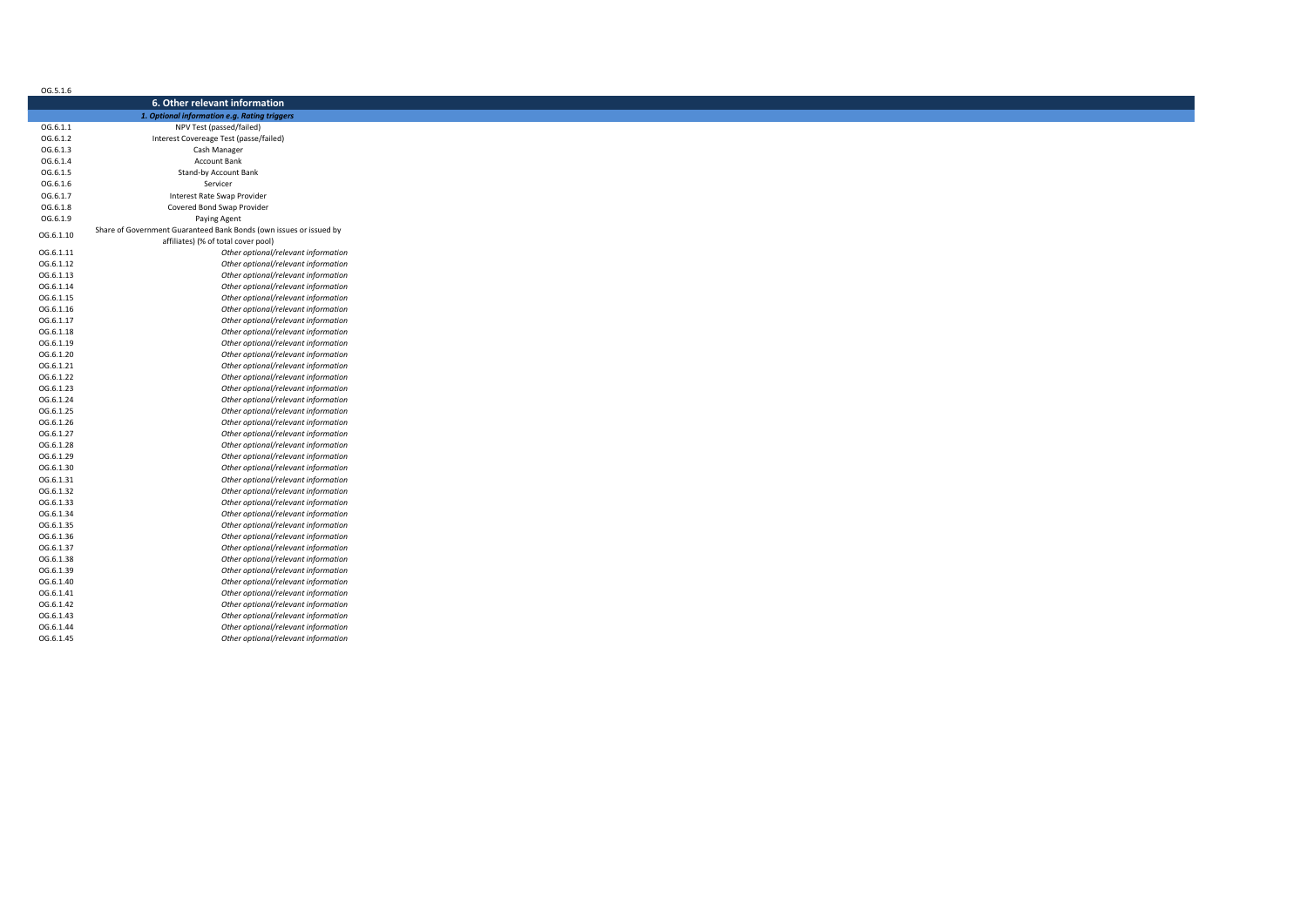## **B1. Austrian Transparency Template - Mortgage Assets**



M.7.4.16 Ireland 0,00% 0,00% 0,00% 0,00% میں 1.17 یون میں 1.2.4.17 میں 1.2.4.17 میں 1.2.4.17 میں 1.2.4.17 میں 1.2.4.17 میں 1.2.4.17 میں 1.2.4.17 میں 1.2.4.17 میں 1.2.4.17 میں 1.2.4.17 میں 1.2.4.17 میں 2.0.09% میں 2.2.4.17 میں 2.2.4.17 میں 2.2.4.17 میں 2.2. M.7.4.18 Latvia 0,00% 0,00% 0,00% M.7.4.19 Lithuania 0,00% 0,00% 0,00% M.7.4.20 Luxembourg 0,00% 0,00% 0,00%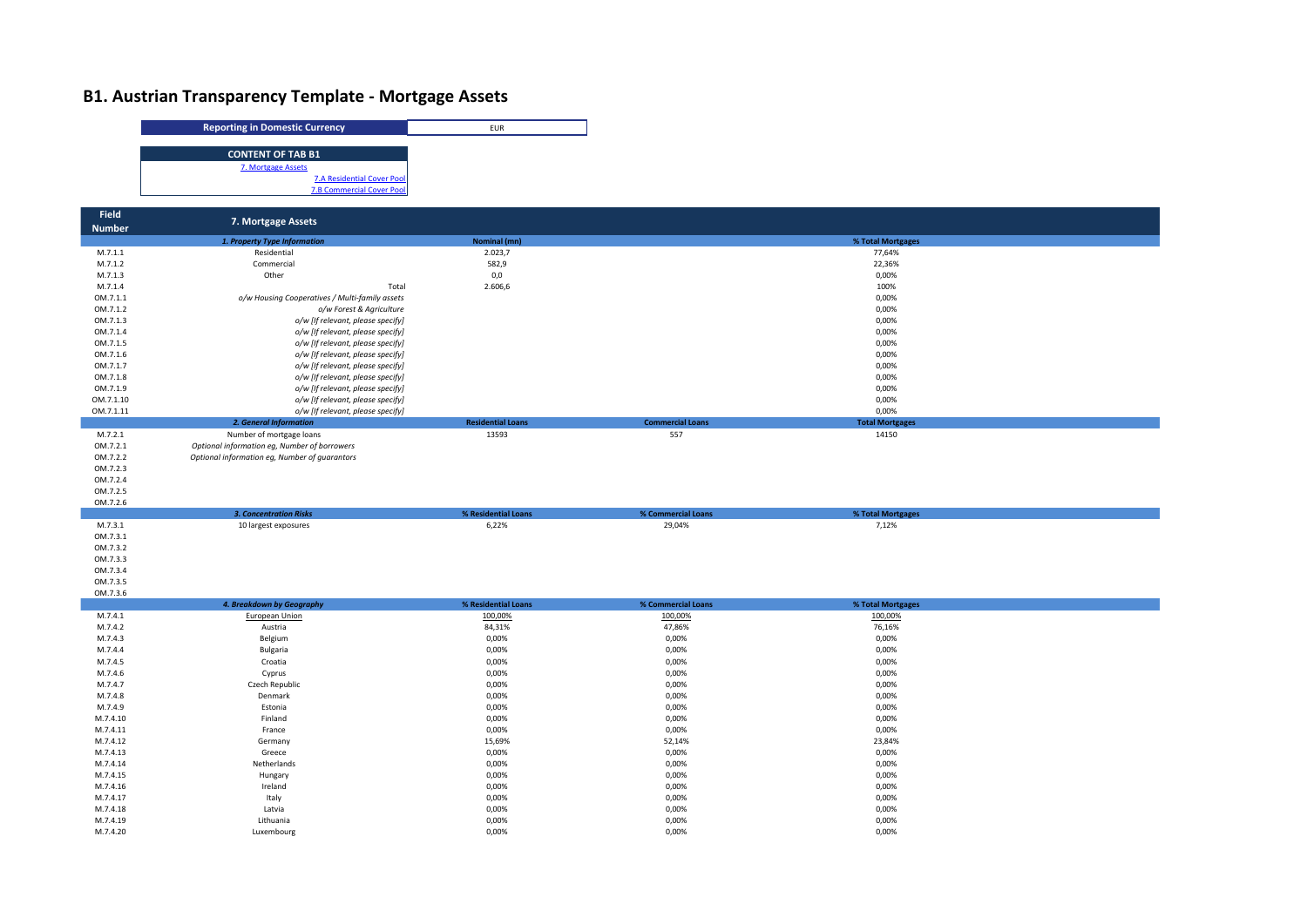| M.7.4.21             | Malta                                            | 0,00%                                | 0,00%                                | 0,00%                                |  |
|----------------------|--------------------------------------------------|--------------------------------------|--------------------------------------|--------------------------------------|--|
| M.7.4.22             | Poland                                           | 0,00%                                | 0,00%                                | 0,00%                                |  |
| M.7.4.23             | Portugal                                         | 0,00%                                | 0,00%                                | 0,00%                                |  |
|                      |                                                  |                                      |                                      |                                      |  |
| M.7.4.24             | Romania                                          | 0,00%                                | 0,00%                                | 0,00%                                |  |
| M.7.4.25             | Slovakia                                         | 0,00%                                | 0,00%                                | 0,00%                                |  |
| M.7.4.26             | Slovenia                                         | 0,00%                                | 0,00%                                | 0,00%                                |  |
| M.7.4.27             | Spain                                            | 0,00%                                | 0,00%                                | 0,00%                                |  |
|                      |                                                  |                                      |                                      |                                      |  |
| M.7.4.28             | Sweden                                           | 0,00%                                | 0,00%                                | 0,00%                                |  |
| M.7.4.29             | <b>United Kingdom</b>                            | 0,00%                                | 0,00%                                | 0,00%                                |  |
| M.7.4.30             | European Economic Area (not member of EU)        | $\mathbf 0$                          | $\mathbf 0$                          | $\underline{0}$                      |  |
| M.7.4.31             | Iceland                                          | [For completion]                     | [For completion]                     | [For completion]                     |  |
|                      |                                                  |                                      |                                      |                                      |  |
| M.7.4.32             | Liechtenstein                                    | [For completion]                     | [For completion]                     | [For completion]                     |  |
| M.7.4.33             | Norway                                           | [For completion]                     | [For completion]                     | [For completion]                     |  |
| M.7.4.34             | Other                                            | $\overline{0}$                       | $\mathbf 0$                          | $\overline{0}$                       |  |
| M.7.4.35             | Switzerland                                      | [For completion]                     | [For completion]                     | [For completion]                     |  |
| M.7.4.36             | Australia                                        | [For completion]                     | [For completion]                     | [For completion]                     |  |
|                      |                                                  |                                      |                                      |                                      |  |
| M.7.4.37             | Brazil                                           | [For completion]                     | [For completion]                     | [For completion]                     |  |
| M.7.4.38             | Canada                                           | [For completion]                     | [For completion]                     | [For completion]                     |  |
| M.7.4.39             | Japan                                            | [For completion]                     | [For completion]                     | [For completion]                     |  |
| M.7.4.40             | Korea                                            | [For completion]                     | [For completion]                     | [For completion]                     |  |
|                      |                                                  |                                      |                                      |                                      |  |
| M.7.4.41             | New Zealand                                      | [For completion]                     | [For completion]                     | [For completion]                     |  |
| M.7.4.42             | Singapore                                        | [For completion]                     | [For completion]                     | [For completion]                     |  |
| M.7.4.43             | US                                               | [For completion]                     | [For completion]                     | [For completion]                     |  |
| M.7.4.44             | Other                                            | [For completion]                     | [For completion]                     | [For completion]                     |  |
| OM.7.4.1             | o/w [If relevant, please specify]                |                                      |                                      |                                      |  |
|                      |                                                  |                                      |                                      |                                      |  |
| OM.7.4.2             | o/w [If relevant, please specify]                |                                      |                                      |                                      |  |
| OM.7.4.3             | o/w [If relevant, please specify]                |                                      |                                      |                                      |  |
| OM.7.4.4             | o/w [If relevant, please specify]                |                                      |                                      |                                      |  |
| OM.7.4.5             | o/w [If relevant, please specify]                |                                      |                                      |                                      |  |
| OM.7.4.6             | o/w [If relevant, please specify]                |                                      |                                      |                                      |  |
|                      |                                                  |                                      |                                      |                                      |  |
| OM.7.4.7             | o/w [If relevant, please specify]                |                                      |                                      |                                      |  |
| OM.7.4.8             | o/w [If relevant, please specify]                |                                      |                                      |                                      |  |
| OM.7.4.9             | o/w [If relevant, please specify]                |                                      |                                      |                                      |  |
|                      |                                                  |                                      |                                      |                                      |  |
|                      |                                                  |                                      |                                      |                                      |  |
| OM.7.4.10            | o/w [If relevant, please specify]                |                                      |                                      |                                      |  |
|                      | 5. Breakdown by domestic regions                 | % Residential Loans                  | % Commercial Loans                   | % Total Mortgages                    |  |
| M.7.5.1              | Oberösterreich                                   | 34,30%                               | 10,69%                               | 29,02%                               |  |
| M.7.5.2              | Salzburg                                         | 8,27%                                | 5,51%                                | 7,65%                                |  |
| M.7.5.3              | Niederösterreich                                 | 15,32%                               | 8,53%                                | 13,80%                               |  |
|                      |                                                  |                                      |                                      |                                      |  |
| M.7.5.4              | Wien                                             | 21,53%                               | 17,97%                               | 20,74%                               |  |
| M.7.5.5              | Tirol                                            | 0,91%                                | 0,04%                                | 0,71%                                |  |
| M.7.5.6              | Steiermark                                       | 1,99%                                | 3,37%                                | 2,30%                                |  |
| M.7.5.7              | Kärnten                                          | 0,75%                                | 0,24%                                | 0,63%                                |  |
| M.7.5.8              | Burgenland                                       | 1,20%                                | 1,50%                                | 1,27%                                |  |
|                      |                                                  |                                      |                                      |                                      |  |
| M.7.5.9              | Vorarlberg                                       | 0,04%                                | 0,00%                                | 0,03%                                |  |
| M.7.5.10             | Republik Österreich                              | 84,31%                               | 47,86%                               | 76,16%                               |  |
| M.7.5.11             | Bayern                                           | 9,51%                                | 20,76%                               | 12,02%                               |  |
| M.7.5.12             | Sachsen-Anhalt                                   | 0,43%                                | 2,86%                                | 0,97%                                |  |
| M.7.5.13             | Sachsen                                          | 3,09%                                | 2,28%                                | 2,91%                                |  |
| M.7.5.14             | Thüringen                                        | 0,18%                                | 0,39%                                | 0,23%                                |  |
|                      |                                                  |                                      |                                      |                                      |  |
| M.7.5.15             | Hessen                                           | 0,66%                                | 8,60%                                | 2,44%                                |  |
| M.7.5.16             | Berlin                                           | 0,91%                                | 5,21%                                | 1,87%                                |  |
| M.7.5.17             | Baden-Württemberg                                | 0,23%                                | 1,32%                                | 0,47%                                |  |
| M.7.5.18             | Brandenburg                                      | 0,02%                                | 0,34%                                | 0,09%                                |  |
|                      |                                                  |                                      |                                      |                                      |  |
| M.7.5.19             | Nordrhein-Westfalen                              | 0,17%                                | 1,97%                                | 0,57%                                |  |
| M.7.5.20             | Hamburg                                          | 0,19%                                | 0,00%                                | 0,15%                                |  |
| M.7.5.21             | Rheinland-Pfalz                                  | 0,20%                                | 2,07%                                | 0,62%                                |  |
| M.7.5.22             | Niedersachsen                                    | 0,00%                                | 3,41%                                | 0,76%                                |  |
| M.7.5.23             | Schleswig-Holstein                               | 0,09%                                | 2,94%                                | 0,73%                                |  |
|                      |                                                  |                                      |                                      |                                      |  |
| M.7.5.24             | Mecklenburg-Vorpomm.                             | 0,02%                                | 0,00%                                | 0,02%                                |  |
| M.7.5.25             | <b>Republik Deutschland</b>                      | 15,69%                               | 52,14%                               | 23,84%                               |  |
| M.7.5.26             | TBC at a country level                           | [For completion]                     | [For completion]                     | 123,84%                              |  |
| M.7.5.27             | TBC at a country level                           | [For completion]                     | [For completion]                     | 223,84%                              |  |
| M.7.5.28             | TBC at a country level                           |                                      |                                      |                                      |  |
|                      |                                                  | [For completion]                     | [For completion]                     | [For completion]                     |  |
| M.7.5.29             | TBC at a country level                           | [For completion]                     | [For completion]                     | [For completion]                     |  |
| M.7.5.30<br>M.7.5.31 | TBC at a country level<br>TBC at a country level | [For completion]<br>[For completion] | [For completion]<br>[For completion] | [For completion]<br>[For completion] |  |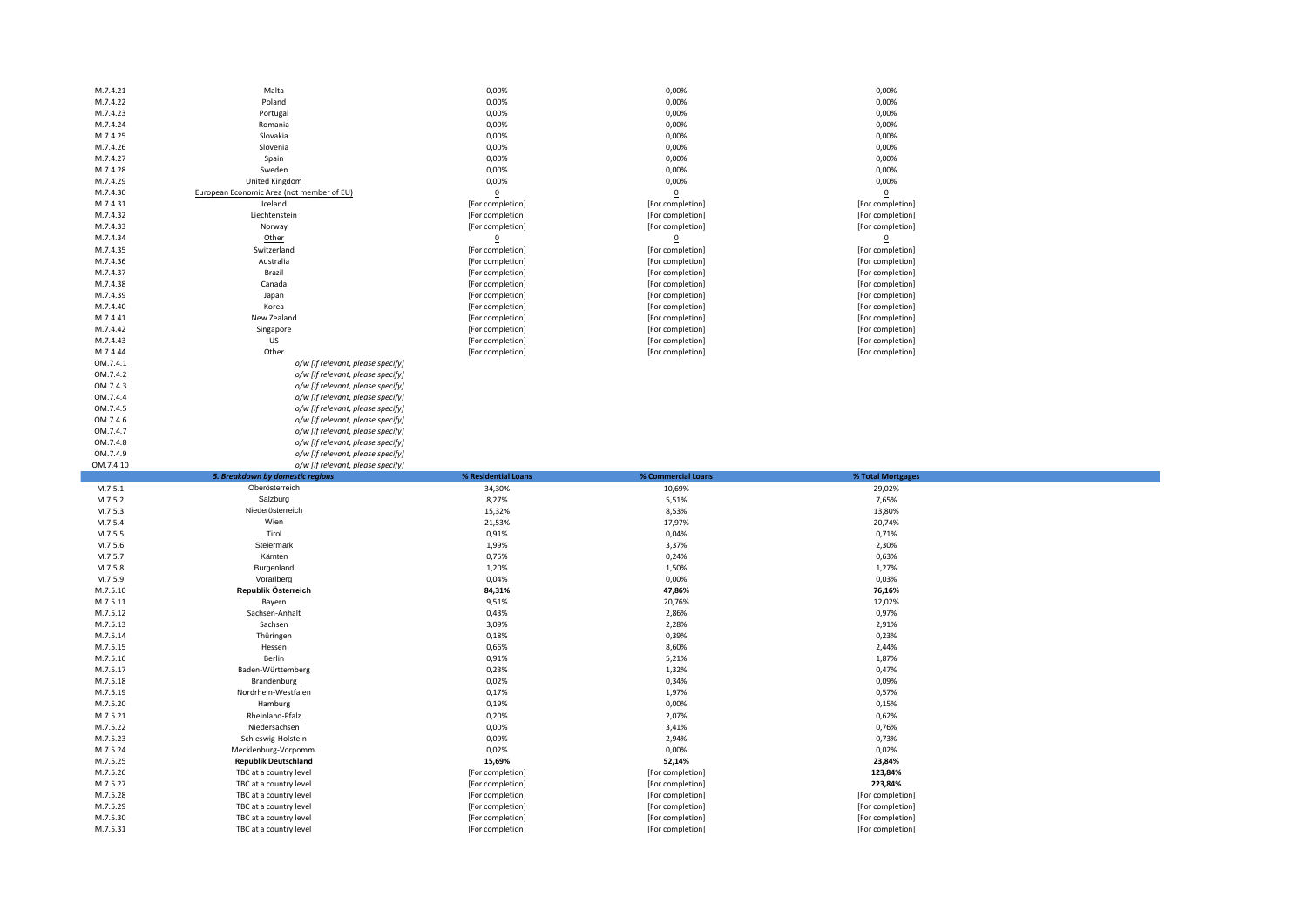|                          | <b>6. Breakdown by Interest Rate</b>      | % Residential Loans                  | % Commercial Loans        | % Total Mortgages   |                |
|--------------------------|-------------------------------------------|--------------------------------------|---------------------------|---------------------|----------------|
|                          |                                           |                                      |                           |                     |                |
| M.7.6.1                  | Fixed rate                                | 44,70%                               | 26,12%                    | 40,54%              |                |
| M.7.6.2                  | Floating rate                             | 55,30%                               | 73,88%                    | 59,46%              |                |
| M.7.6.3                  | Other                                     | [For completion]                     | [For completion]          | [For completion]    |                |
| OM.7.6.1                 |                                           |                                      |                           |                     |                |
| OM.7.6.2                 |                                           |                                      |                           |                     |                |
| OM.7.6.3                 |                                           |                                      |                           |                     |                |
| OM.7.6.4                 |                                           |                                      |                           |                     |                |
|                          |                                           |                                      |                           |                     |                |
| OM.7.6.5                 |                                           |                                      |                           |                     |                |
| OM.7.6.6                 |                                           |                                      |                           |                     |                |
|                          | 7. Breakdown by Repayment Type            | % Residential Loans                  | % Commercial Loans        | % Total Mortgages   |                |
| M.7.7.1                  | Bullet / interest only                    | 9,89%                                | 28,20%                    | 13,98%              |                |
| M.7.7.2                  | Amortising                                | 90,11%                               | 71,80%                    | 86,02%              |                |
| M.7.7.3                  | Other                                     | [For completion]                     | [For completion]          | [For completion]    |                |
| OM.7.7.1                 |                                           | [For completion]                     | [For completion]          | [For completion]    |                |
|                          |                                           |                                      |                           |                     |                |
| OM.7.7.2                 |                                           |                                      |                           |                     |                |
| OM.7.7.3                 |                                           |                                      |                           |                     |                |
| OM.7.7.4                 |                                           |                                      |                           |                     |                |
| OM.7.7.5                 |                                           |                                      |                           |                     |                |
| OM.7.7.6                 |                                           |                                      |                           |                     |                |
|                          | 8. Loan Seasoning                         | % Residential Loans                  | % Commercial Loans        | % Total Mortgages   |                |
| M.7.8.1                  | Up to 12months                            | 23,97%                               | 33,08%                    | 26,01%              |                |
| M.7.8.2                  | $\geq 12 - 524$ months                    | 21,60%                               | 22,32%                    | 21,76%              |                |
| M.7.8.3                  |                                           | 15,62%                               | 16,07%                    | 15,72%              |                |
|                          | $\geq 24 - 536$ months                    |                                      |                           |                     |                |
| M.7.8.4                  | $\geq 36 - 60$ months                     | 17,01%                               | 14,44%                    | 16.44%              |                |
| M.7.8.5                  | $\geq 60$ months                          | 21,80%                               | 14,09%                    | 20,07%              |                |
| OM.7.8.1                 | Total Weighted Average Seasoning (months) | 37,90                                | 29,31                     | 35,98               |                |
| OM.7.8.2                 |                                           |                                      |                           |                     |                |
| OM.7.8.3                 |                                           |                                      |                           |                     |                |
| OM.7.8.4                 |                                           |                                      |                           |                     |                |
|                          | 9. Non-Performing Loans (NPLs)            | % Residential Loans                  | % Commercial Loans        | % Total Mortgages   |                |
| M.7.9.1                  | % NPLs                                    | 0,00%                                | 0,00%                     | 0,00%               |                |
|                          |                                           |                                      |                           |                     |                |
| OM.7.9.1                 |                                           |                                      |                           |                     |                |
|                          |                                           |                                      |                           |                     |                |
| OM.7.9.2                 |                                           |                                      |                           |                     |                |
| OM.7.9.3                 |                                           |                                      |                           |                     |                |
| OM.7.9.4                 |                                           |                                      |                           |                     |                |
|                          |                                           |                                      |                           |                     |                |
|                          | 7.A Residential Cover Pool                |                                      |                           |                     |                |
|                          | 10. Loan Size Information                 | <b>Nominal</b>                       | <b>Number of Loans</b>    | % Residential Loans | % No. of Loans |
| M.7A.10.1                | Average loan size (000s)                  | 148,9                                |                           |                     |                |
|                          |                                           |                                      |                           |                     |                |
|                          | By buckets (mn):                          |                                      |                           |                     |                |
| M.7A.10.2                | 0-100.000                                 | 369,1                                | 7682                      | 18,24%              | 56,51%         |
| M.7A.10.3                | 100.001-300.000                           | 846,4                                | 5060                      | 41,82%              | 37,23%         |
|                          |                                           |                                      | 509                       |                     |                |
| M.7A.10.4                | 300.001-500.000                           | 188,0                                |                           | 9,29%               | 3,74%          |
| M.7A.10.5                | 500.001-1.000.000                         | 134,6                                | 195                       | 6,65%               | 1,43%          |
| M.7A.10.6                | 1.000.001-5.000.000                       | 263,9                                | 122                       | 13,04%              | 0,90%          |
| M.7A.10.7                | > 5.000.000                               | 221,8                                | 25                        | 10,96%              | 0,18%          |
| M.7A.10.8                | TBC at a country level                    | [For completion]                     | [For completion]          |                     |                |
| M.7A.10.9                | TBC at a country level                    | [For completion]                     | [For completion]          |                     |                |
| M.7A.10.10               | TBC at a country level                    | [For completion]                     | [For completion]          |                     |                |
| M.7A.10.11               | TBC at a country level                    | [For completion]                     | [For completion]          |                     |                |
|                          |                                           |                                      |                           |                     |                |
| M.7A.10.12               | TBC at a country level                    | [For completion]                     | [For completion]          |                     |                |
| M.7A.10.13               | TBC at a country level                    | [For completion]                     | [For completion]          |                     |                |
| M.7A.10.14               | TBC at a country level                    | [For completion]                     | [For completion]          |                     |                |
| M.7A.10.15               | TBC at a country level                    | [For completion]                     | [For completion]          |                     |                |
| M.7A.10.16               | TBC at a country level                    | [For completion]                     | [For completion]          |                     |                |
| M.7A.10.17               | TBC at a country level                    | [For completion]                     | [For completion]          |                     |                |
| M.7A.10.18               | TBC at a country level                    | [For completion]                     | [For completion]          |                     |                |
| M.7A.10.19               | TBC at a country level                    | [For completion]                     | [For completion]          |                     |                |
| M.7A.10.20               | TBC at a country level                    |                                      |                           |                     |                |
|                          |                                           | [For completion]                     | [For completion]          |                     |                |
| M.7A.10.21               | TBC at a country level                    | [For completion]                     | [For completion]          |                     |                |
| M.7A.10.22               | TBC at a country level                    | [For completion]                     | [For completion]          |                     |                |
| M.7A.10.23               | TBC at a country level                    | [For completion]                     | [For completion]          |                     |                |
| M.7A.10.24               | TBC at a country level                    | [For completion]                     | [For completion]          |                     |                |
| M.7A.10.25<br>M.7A.10.26 | TBC at a country level                    | [For completion]<br>2.023,7<br>Total | [For completion]<br>13593 | 100%                | 100%           |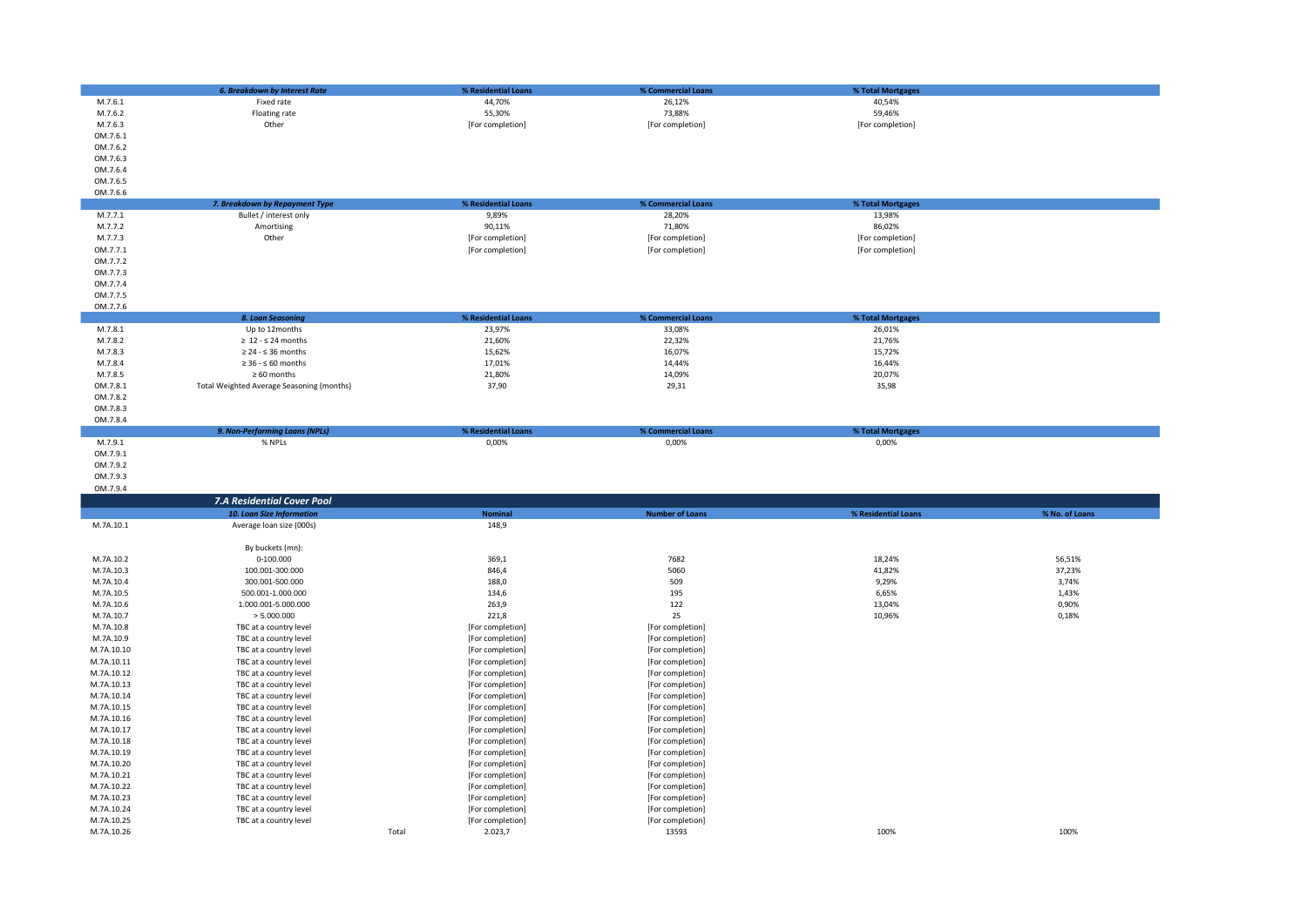|                          | 11. Loan to Value (LTV) Information - UNINDEXED | <b>Nominal</b>                | <b>Number of Loans</b> | % Residential Loans | % No. of Loans   |
|--------------------------|-------------------------------------------------|-------------------------------|------------------------|---------------------|------------------|
| M.7A.11.1                | Weighted Average LTV (%)                        | 106,31%                       |                        |                     |                  |
|                          | By LTV buckets (mn):                            |                               |                        |                     |                  |
| M.7A.11.2                | $>0 - 540%$                                     | 453,5                         | 4062                   | 22,41%              | 29,88%           |
| M.7A.11.3                | $>40 - 50%$                                     | 190,2                         | 1543                   | 9,40%               | 11,35%           |
| M.7A.11.4                | $>50 - \le 60$ %                                | 241,7                         | 1704                   | 11,94%              | 12,54%           |
| M.7A.11.5                | $>60 - \le 70$ %                                | 299,9                         | 1799                   | 14,82%              | 13,23%           |
| M.7A.11.6                | $>70 - 50$                                      | 308,5                         | 1380                   | 15,24%              | 10,15%           |
| M.7A.11.7                | $>80 - 590$                                     | 189,7                         | 1135                   | 9,38%               | 8,35%            |
| M.7A.11.8                | $>90 - 100 %$                                   | 113,8                         | 804                    | 5,62%               | 5,91%            |
| M.7A.11.9                | $>100\%$                                        | 226,5                         | 1166                   | 11,19%              | 8,58%            |
| M.7A.11.10               | Total                                           | 2.023,7                       | 13593                  | 100%                | 100%             |
| OM.7A.11.1               | $o/w > 100 - \le 110\%$                         |                               |                        | 0,00%               | 0,00%            |
|                          |                                                 |                               |                        |                     |                  |
| OM.7A.11.2               | $o/w > 110 - \le 120%$                          |                               |                        | 0,00%               | 0,00%            |
| OM.7A.11.3               | $o/w > 120 - \le 130%$                          |                               |                        | 0,00%               | 0,00%            |
| OM.7A.11.4               | $o/w > 130 - \le 140%$                          |                               |                        | 0,00%               | 0,00%            |
| OM.7A.11.5               | o/w >140 - <=150 %                              |                               |                        | 0,00%               | 0,00%            |
| OM.7A.11.6               | o/w >150 %                                      |                               |                        | 0,00%               | 0,00%            |
| OM.7A.11.7               |                                                 |                               |                        |                     |                  |
| OM.7A.11.8<br>OM.7A.11.9 |                                                 |                               |                        |                     |                  |
|                          | 12. Loan to Value (LTV) Information - INDEXED   | <b>Nominal</b>                | <b>Number of Loans</b> | % Residential Loans | % No. of Loans   |
| M.7A.12.1                | Weighted Average LTV (%)                        | 60,54%                        |                        |                     |                  |
|                          |                                                 |                               |                        |                     |                  |
|                          | By LTV buckets (mn):                            |                               |                        |                     |                  |
| M.7A.12.2                | $>0 - \le 40$ %                                 | 511,2                         | 5760                   | 25,26%              | 42,37%           |
| M.7A.12.3                | $>40 - 50%$                                     | 297,9                         | 1852                   | 14,72%              | 13,62%           |
| M.7A.12.4<br>M.7A.12.5   | $>50 - 50$<br>$>60 - \le 70$ %                  | 314,4<br>309,2                | 1806<br>1430           | 15,53%<br>15,28%    | 13,29%<br>10,52% |
| M.7A.12.6                | $>70 - 50$                                      | 255,6                         | 1026                   | 12,63%              | 7,55%            |
| M.7A.12.7                | $>80 - 590$                                     | 143,8                         | 782                    | 7,11%               | 5,75%            |
| M.7A.12.8                | $>90 - \le 100 \%$                              | 95,1                          | 473                    | 4,70%               | 3,48%            |
| M.7A.12.9                | $>100\%$                                        | 96,5                          | 464                    | 4,77%               | 3,41%            |
| M.7A.12.10               | Total                                           | 2.023,7                       | 13593                  | 100%                | 100%             |
| OM.7A.12.1               | $o/w > 100 - \le 110\%$                         |                               |                        | 0,00%               | 0,00%            |
| OM.7A.12.2               | $o/w > 110 - \le 120%$                          |                               |                        | 0,00%               | 0,00%            |
| OM.7A.12.3               | o/w >120 - <= 130 %                             |                               |                        | 0,00%               | 0,00%            |
| OM.7A.12.4               | $o/w > 130 - \le 140%$                          |                               |                        | 0,00%               | 0,00%            |
| OM.7A.12.5               | $o/w > 140 - \le 150%$                          |                               |                        | 0,00%               | 0,00%            |
| OM.7A.12.6               | o/w >150 %                                      |                               |                        | 0,00%               | 0,00%            |
| OM.7A.12.7<br>OM.7A.12.8 |                                                 |                               |                        |                     |                  |
| OM.7A.12.9               |                                                 |                               |                        |                     |                  |
|                          | 13. Breakdown by type                           | % Residential Loans           |                        |                     |                  |
| M.7A.13.1                | Owner occupied                                  | 95,69%                        |                        |                     |                  |
| M.7A.13.2                | Second home/Holiday houses                      | 0,00%                         |                        |                     |                  |
| M.7A.13.3                | Buy-to-let/Non-owner occupied                   | 3,01%                         |                        |                     |                  |
| M.7A.13.4                | Agricultural                                    | 1,30%                         |                        |                     |                  |
| M.7A.13.5                | Other                                           | 0,00%                         |                        |                     |                  |
| OM.7A.13.1               | o/w Subsidised housing                          |                               |                        |                     |                  |
| OM.7A.13.2<br>OM.7A.13.3 | o/w Private rental<br>o/w Multi-family housing  |                               |                        |                     |                  |
| OM.7A.13.4               | o/w Buildings under construction                |                               |                        |                     |                  |
| OM.7A.13.5               | o/w Buildings land                              |                               |                        |                     |                  |
| OM.7A.13.6               | o/w [If relevant, please specify]               |                               |                        |                     |                  |
| OM.7A.13.7               | o/w [If relevant, please specify]               |                               |                        |                     |                  |
| OM.7A.13.8               | o/w [If relevant, please specify]               |                               |                        |                     |                  |
| OM.7A.13.9               | o/w [If relevant, please specify]               |                               |                        |                     |                  |
| OM.7A.13.10              | o/w [If relevant, please specify]               |                               |                        |                     |                  |
| OM.7A.13.11              | o/w [If relevant, please specify]               |                               |                        |                     |                  |
|                          | 14. Loan by Ranking                             | % Residential Loans<br>90,23% |                        |                     |                  |
| M.7A.14.1<br>M.7A.14.2   | 1st lien / No prior ranks<br>Guaranteed         | 0,00%                         |                        |                     |                  |
|                          |                                                 |                               |                        |                     |                  |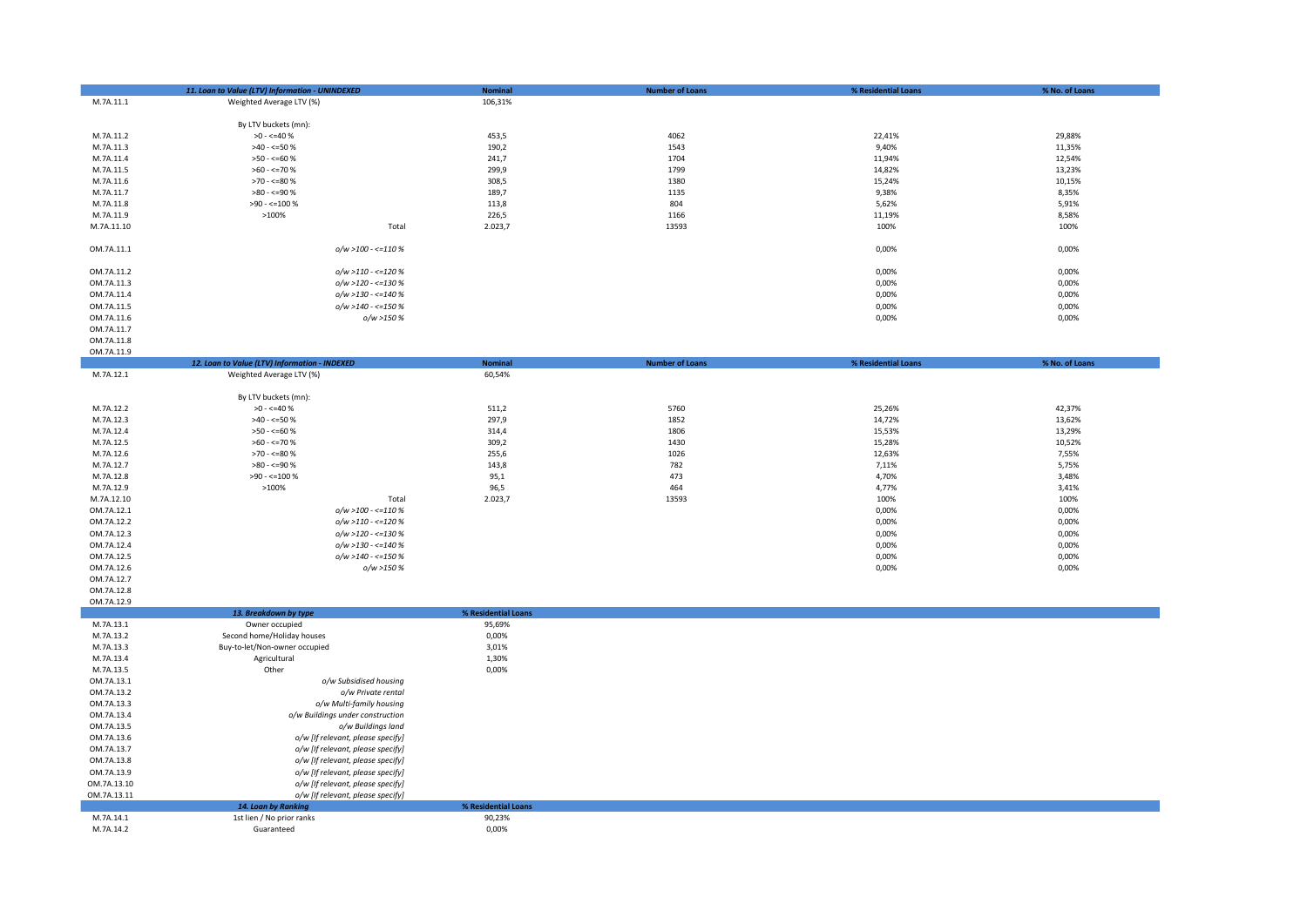| OM.7A.14.2               |                                                  |                  |                        |                    |                |
|--------------------------|--------------------------------------------------|------------------|------------------------|--------------------|----------------|
| OM.7A.14.3               |                                                  |                  |                        |                    |                |
| OM.7A.14.4               |                                                  |                  |                        |                    |                |
| OM.7A.14.5               |                                                  |                  |                        |                    |                |
| OM.7A.14.6               |                                                  |                  |                        |                    |                |
|                          | <b>7B Commercial Cover Pool</b>                  |                  |                        |                    |                |
|                          | 15. Loan Size Information                        | <b>Nominal</b>   | <b>Number of Loans</b> | % Commercial Loans | % No. of Loans |
| M.7B.15.1                | Average loan size (000s)                         | 1.046,4          |                        |                    |                |
|                          | By buckets (mn):                                 |                  |                        |                    |                |
| M.7B.15.2                | 0-100.000                                        | 7,1              | 178                    | 1,22%              | 31,96%         |
| M.7B.15.3                | 100.001-300.000                                  | 26,0             | 145                    | 4,47%              | 26,03%         |
| M.7B.15.4                | 300.001-500.000                                  | 24,4             | 61                     | 4,19%              | 10,95%         |
| M.7B.15.5                | 500.001-1.000.000                                | 42,9             | 57                     | 7,36%              | 10,23%         |
| M.7B.15.6                | 1.000.001-5.000.000                              | 191,3            | 89                     | 32,82%             | 15,98%         |
| M.7B.15.7                | > 5.000.000                                      | 291,1            | 27                     | 49,94%             | 4,85%          |
| M.7B.15.8                | TBC at a country level                           | [For completion] | [For completion]       |                    |                |
| M.7B.15.9                | TBC at a country level                           | [For completion] | [For completion]       |                    |                |
| M.7B.15.10               | TBC at a country level                           | [For completion] | [For completion]       |                    |                |
| M.7B.15.11               | TBC at a country level                           | [For completion] | [For completion]       |                    |                |
| M.7B.15.12               | TBC at a country level                           | [For completion] | [For completion]       |                    |                |
| M.7B.15.13               | TBC at a country level                           | [For completion] | [For completion]       |                    |                |
| M.7B.15.14               | TBC at a country level                           | [For completion] | [For completion]       |                    |                |
| M.7B.15.15               | TBC at a country level                           | [For completion] | [For completion]       |                    |                |
| M.7B.15.16               | TBC at a country level                           | [For completion] | [For completion]       |                    |                |
| M.7B.15.17               | TBC at a country level                           | [For completion] | [For completion]       |                    |                |
| M.7B.15.18               | TBC at a country level                           | [For completion] | [For completion]       |                    |                |
| M.7B.15.19               | TBC at a country level                           | [For completion] | [For completion]       |                    |                |
| M.7B.15.20               | TBC at a country level                           | [For completion] | [For completion]       |                    |                |
| M.7B.15.21               | TBC at a country level                           | [For completion] | [For completion]       |                    |                |
| M.7B.15.22               | TBC at a country level                           | [For completion] | [For completion]       |                    |                |
| M.7B.15.23               | TBC at a country level                           | [For completion] | [For completion]       |                    |                |
| M.7B.15.24               | TBC at a country level                           | [For completion] | [For completion]       |                    |                |
| M.7B.15.25               | TBC at a country level                           | [For completion] | [For completion]       |                    |                |
| M.7B.15.26               | Total                                            | 582,9            | 557                    | 100%               | 100%           |
|                          | 16. Loan to Value (LTV) Information - UNINDEXED  | <b>Nominal</b>   | <b>Number of Loans</b> | % Commercial Loans | % No. of Loans |
| M.7B.16.1                | Weighted Average LTV (%)                         | 75,99%           |                        |                    |                |
|                          | By LTV buckets (mn):                             |                  |                        |                    |                |
| M.7B.16.2                | $>0 - 540%$                                      | 118,9            | 171                    | 20,39%             | 30,70%         |
| M.7B.16.3                | $>40 - 50%$                                      | 23,3             | 62                     | 4,00%              | 11,13%         |
| M.7B.16.4                | $>50 - 50$                                       | 93,5             | 58                     | 16,04%             | 10,41%         |
| M.7B.16.5                | $>60 - \le 70$ %                                 | 113,1            | 65                     | 19,40%             | 11,67%         |
| M.7B.16.6                | $>70 - 50$                                       | 98,6             | 53                     | 16,92%             | 9,52%          |
| M.7B.16.7                | $>80 - 590$                                      | 64,7             | 41                     | 11,10%             | 7,36%          |
| M.7B.16.8                | $>90 - \le 100 %$                                | 9,3              | 28                     | 1,60%              | 5,03%          |
| M.7B.16.9                | >100%                                            | 61,4             | 79                     | 10,54%             | 14,18%         |
| M.7B.16.10               | Total                                            | 582,9            | 557                    | 100%               | 100%           |
| OM.7B.16.1               | $o/w > 100 - \le 110%$                           |                  |                        | 0,00%              | 0,00%          |
| OM.7B.16.2<br>OM.7B.16.3 | $o/w > 110 - \le 120%$<br>$o/w > 120 - \le 130%$ |                  |                        | 0,00%<br>0,00%     | 0,00%          |
| OM.7B.16.4               | $o/w > 130 - \le 140%$                           |                  |                        | 0,00%              | 0,00%<br>0,00% |
| OM.7B.16.5               | $o/w > 140 - \le 150%$                           |                  |                        | 0,00%              | 0,00%          |
| OM.7B.16.6               | o/w >150 %                                       |                  |                        | 0,00%              | 0,00%          |
| OM.7B.16.7               |                                                  |                  |                        |                    |                |
| OM.7B.16.8               |                                                  |                  |                        |                    |                |
| OM.7B.16.9               |                                                  |                  |                        |                    |                |
|                          | 17. Loan to Value (LTV) Information - INDEXED    | <b>Nominal</b>   | <b>Number of Loans</b> | % Commercial Loans | % No. of Loans |
| M.7B.17.1                | Weighted Average LTV (%)                         | 64,88%           |                        |                    |                |
|                          |                                                  |                  |                        |                    |                |
|                          | By LTV buckets (mn):                             |                  |                        |                    |                |
| M.7B.17.2<br>M.7B.17.3   | $>0 - 540%$                                      | 89,0             | 229                    | 15,28%             | 41,11%         |
|                          | $>40 - 50%$                                      | 62,9             | 63                     | 10,79%             | 11,31%         |

M.7B.17.4  $>50 < -60 \%$  133,1  $>33.1$  76 22,83% 22,83% 13,64%

M.7A.14.3 Other 9,77% OM.7A.14.1